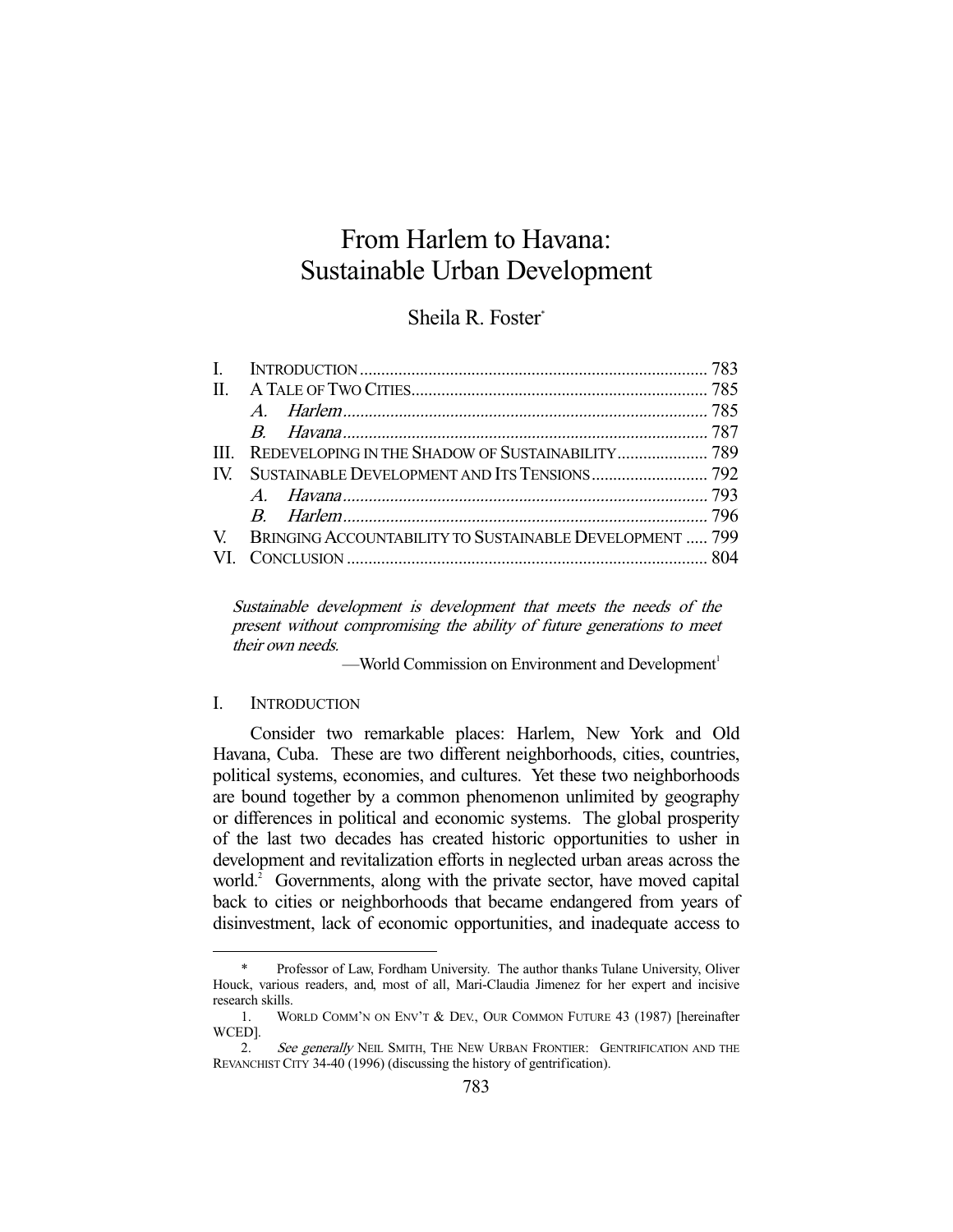essential public services. This movement of capital back to the city in many cases has fueled a remarkable period of growth, bringing in new businesses, new industry, and increasing the value of housing. However, urban revitalization efforts almost always come with unavoidable costs and tradeoffs, as growth ushers in changes in the economic, social, and cultural status quo.

 This Article compares the strikingly similar redevelopment trajectories in Harlem and Havana and the interplay of environmental, economic, and social values in their development decisions and activities. These values are embodied in the concept of "sustainable development," now a mainstay in the current lexicon of international and national development principles. If sustainable development means anything, it means the integration and balancing of the "three Es"— Economy, Ecology, and Equity—into development decisions and actions.<sup>3</sup> Sustainability promises a development calculus that balances these three values, essentially asking us not to sacrifice any one of the Es.<sup>4</sup> As the President's Council on Sustainable Development articulates: "economic growth, environmental protection and social equity should be interdependent, mutually reinforcing goals."<sup>5</sup> By balancing and integrating the need for economic growth with the need for environmental preservation/conservation, and inter- and intragenerational equity in decision making, sustainability cautions for moderation in the pace and scale of redevelopment efforts.

<sup>3.</sup> Agenda 21, U.N. Conference on Environment and Development ¶ 8.4, U.N. Doc. A/CONF.151.6 (1992), available at http://www.un.org/esa/sustdev/agenda21.htm [hereinafter Agenda 21] (summing up the goals of sustainable development as follows: "development that is economically efficient, socially equitable, and responsible and environmentally sound."); see also U.N. City Summit Habitat Agenda, U.N. Educational, Scientific and Cultural Organization, ch. 1, at 1, U.N. Doc. A/CONF.16516.1 (1996) ("There is a sense of great opportunity and hope that a new world can be built, in which economic development, social development and environmental protection as interdependent and mutually reinforcing components of sustainable development can be realized through solidarity and cooperation within and between countries."); PRESIDENT'S COUNCIL ON SUSTAINABLE DEV., SUSTAINABLE AMERICA: A NEW CONSENSUS FOR PROSPERITY, OPPORTUNITY AND A HEALTHY ENVIRONMENT FOR THE FUTURE (1996), available at http://clinton2. nara.gov/PCSD/Publications/TF\_Reports/amer\_def.html [hereinafter PCSD] ("A sustainable United States will have a growing economy that provides equitable opportunities for satisfying livelihoods and a safe, healthy, high quality of life for current and future generations. Our nation will protect its environment, its natural resource base, and the functions and viability of natural systems on which all life depends."); REG'L ENVTL. CTR. FOR CENT. & E. EUR., CHARACTERISTICS OF A SUSTAINABLE CITY, available at http://www.rec.org/REC/Programs/SustainableCities/ Characteristics.html (last visited Jan. 23, 2003); SALFORD UNIV., WHAT IS SUSTAINABLE URBAN DEVELOPMENT, at http://www.surveying.salford.ac.uk/bqtoolkit/tkpages/sustainable.html (July 2001).

<sup>4.</sup> See PCSD, supra note 3, http://clinton2.nara.gov/PCSD/Publications/TF\_Deports/ amer-chap1.html.

 <sup>5.</sup> Id.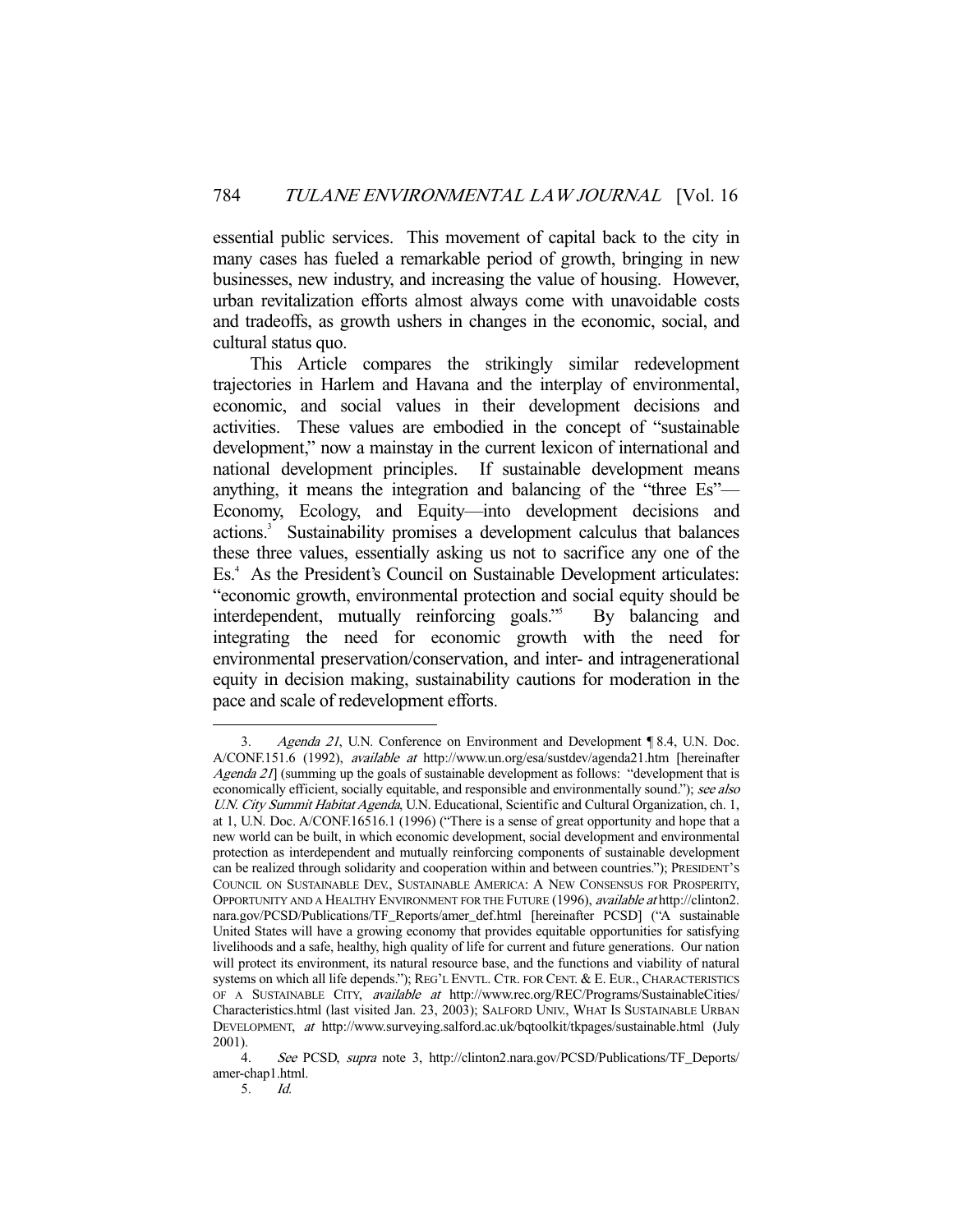This Article explores whether the concept of "sustainable development" provides a useful framework for guiding development activities in cities across the globe. Using Harlem and Havana as case studies to analyze this question, this Article illustrates how the three "E" values in sustainable development are fundamentally in tension with one another. These tensions are difficult to resolve, this Article argues, without making significant trade-offs between these values, forcing them to compete with each other in development decision making. This is not at all surprising given that the popularity of the "sustainability" concept stems from its "malleability, as it combines elements that appeal to both environmental and business interests."<sup>6</sup> This malleability has arguably worked to moderate the worst impulses of unrestrained profit-seeking growth.7 Yet, on the other hand, it is this very malleability that renders sustainable development a questionable planning and development tool. This Article concludes with a recommendation to build a value of accountability into the principle of sustainable development. Accountability means that trade-offs between the three E values are consistent with the democratic, deliberative processes within the communities that must live with the impact of those trade-offs.

#### II. A TALE OF TWO CITIES

#### A. Harlem

 Harlem, a New York City neighborhood, has a rich social, cultural, and economic history that has paved the way for its recent period of revitalization. In the late nineteenth century, Harlem was considered a "mixed-middle- and working-class area" comprised of "five- to six-story tenements along the north-south avenues, studded with town houses and brownstones on the cross-town streets."8 The overabundant construction at the turn of the century created a glut of available housing, which left landlords and owners with vacant apartments.<sup>9</sup> It was at this time that "white landlords, owners, and real estate companies took the unprecedented (and for them desperate) move of opening up their

 <sup>6.</sup> Robert V. Percival, Global Environmental Accountability: The Missing Link in The Pursuit of Sustainable Development, in THE MORAL AUSTERITY OF ENVIRONMENTAL DECISION MAKING: SUSTAINABILITY, DEMOCRACY AND NORMATIVE ARGUMENTS IN POLICY AND LAW 194, 195 (John Martin Gilroy & Joe Bowersox eds., 2002).

<sup>7.</sup> *Id.* at 196-97.

<sup>8.</sup> SMITH, *supra* note 2, at 142.

<sup>9.</sup> See GILBERT OSOFSKY, HARLEM: THE MAKING OF A GHETTO: NEGRO NEW YORK, 1890-1930 90-1 (Elephant Paperbacks 1996); see also SMITH, supra note 2, at 142.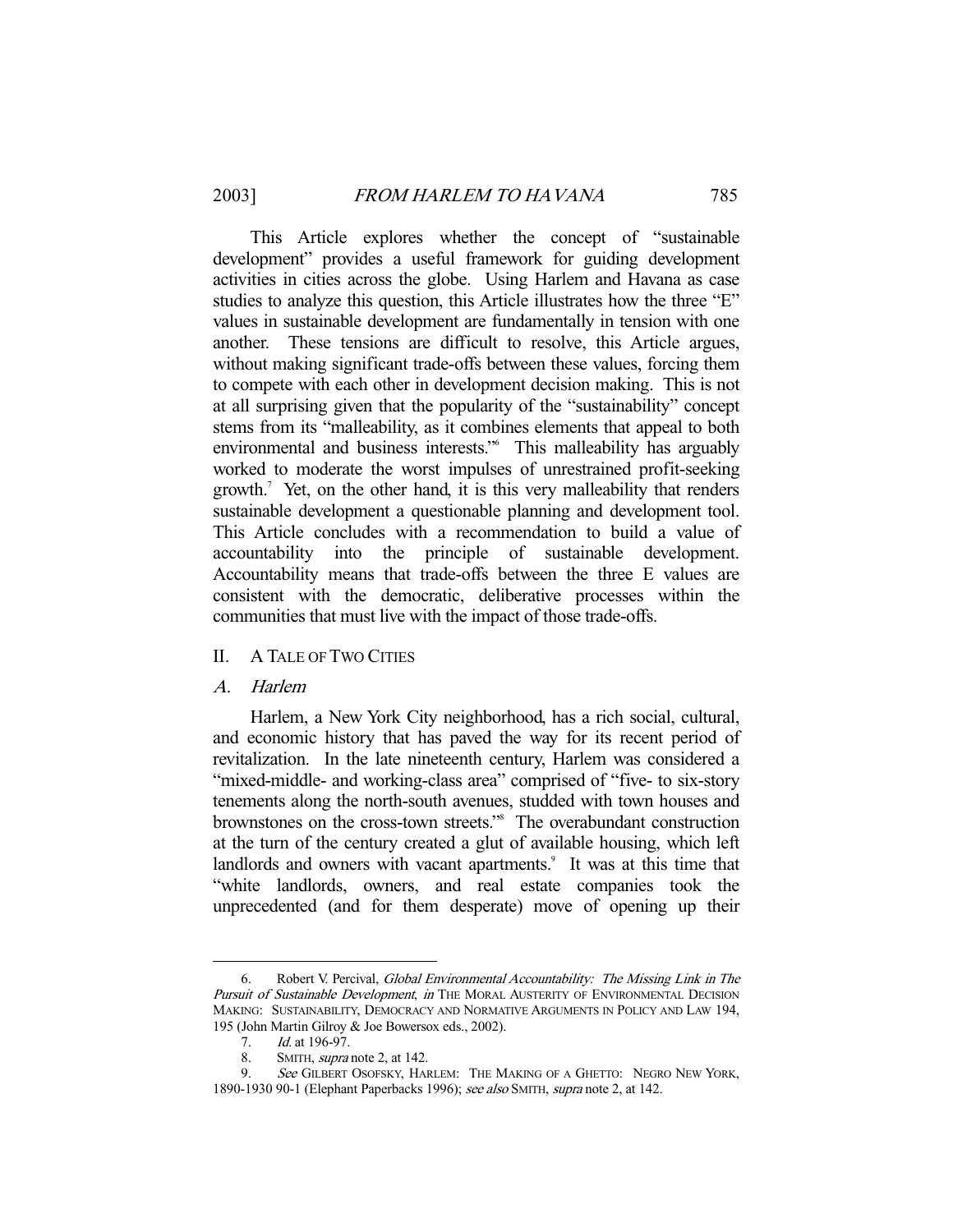recently built apartments and houses to black tenancy."<sup>10</sup> Migration from the Caribbean and the South accelerated during World War I, and into the 1920s' period known as the "Harlem Renaissance."<sup>11</sup> The Harlem Renaissance marked a time when Harlem was the center for black intellectual life in the United States.<sup>12</sup> Instead of being synonymous with crime, drugs, and urban plight, the area was then better known for the writings of Langston Hughes and Zora Neal Hurston and the music of Duke Ellington and Louis Armstrong.13 The stock market crash of 1929 helped bring the end of the Harlem Renaissance, and soon the neighborhood began to fall apart.<sup>14</sup>

 Riots during the 1960s and 1970s, combined with the AIDS and crack epidemics of the 1980s, hit the area hard.<sup>15</sup> As conditions worsened in the neighborhood, many landlords began to neglect their properties, either abandoning them altogether or allowing them to fall into advanced states of disrepair.<sup>16</sup> With this abandonment, the city became the "reluctant owner of the second largest stock of publicly owned housing in the nation." $17$ 

 In the late 1980s the city partnered with a coalition of churches called the Harlem Congregations for Community Improvement (HCCI) to attempt to revitalize Harlem.<sup>18</sup> This group of forty ministers from rival Harlem churches was backed by Harlem politicians who wanted to join with the city to take Harlem back from the negligent landlords.<sup>19</sup> By the mid-1990s, however, Mayor Rudolph Giuliani insisted that the City "get out of the landlord business" even if it meant unloading buildings to private developers.<sup>20</sup> At first, the majority of buyers were groups like the HCCI, the Abyssinian Development Corporation (ADC), the Abyssinian Baptist Church's development arm, and other Harlem church coalitions that bought the properties as a means of improving the community.<sup>21</sup> However, Harlem's designation as an Upper Manhattan Empowerment

<sup>10.</sup> OSOFSKY, *supra* note 9, at 90-91.

<sup>11.</sup> See Micheal Grunwald, *Harlem Finally Rides the Economy's 'A' Train*, WASH. POST, May 5, 1999, at A1.

<sup>12.</sup> See SMITH, supra note 2, at 142.

<sup>13.</sup> See Grunwald, supra note 11.

<sup>14.</sup> Christina Farnsworth, Hip Hop Happy: Few Places Have Suffered Harlem's Highs and Lows, BUILDER MAG., Sept. 1, 2002, at 63.

 <sup>15.</sup> See Grunwald, supra note 11.

<sup>16.</sup> See Rivka Gewirtz Little, The New Harlem, VILLAGE VOICE, Sept. 24, 2002, at 51.

<sup>17.</sup> Farnsworth, *supra* note 14, at 63.

<sup>18.</sup> See Gewirtz Little, supra note 16.

<sup>19.</sup> See id. They ultimately created the "Bradford Plan," which spawned 1800 lowincome housing units in city-owned buildings. See id.

 <sup>20.</sup> Id.

 <sup>21.</sup> See id.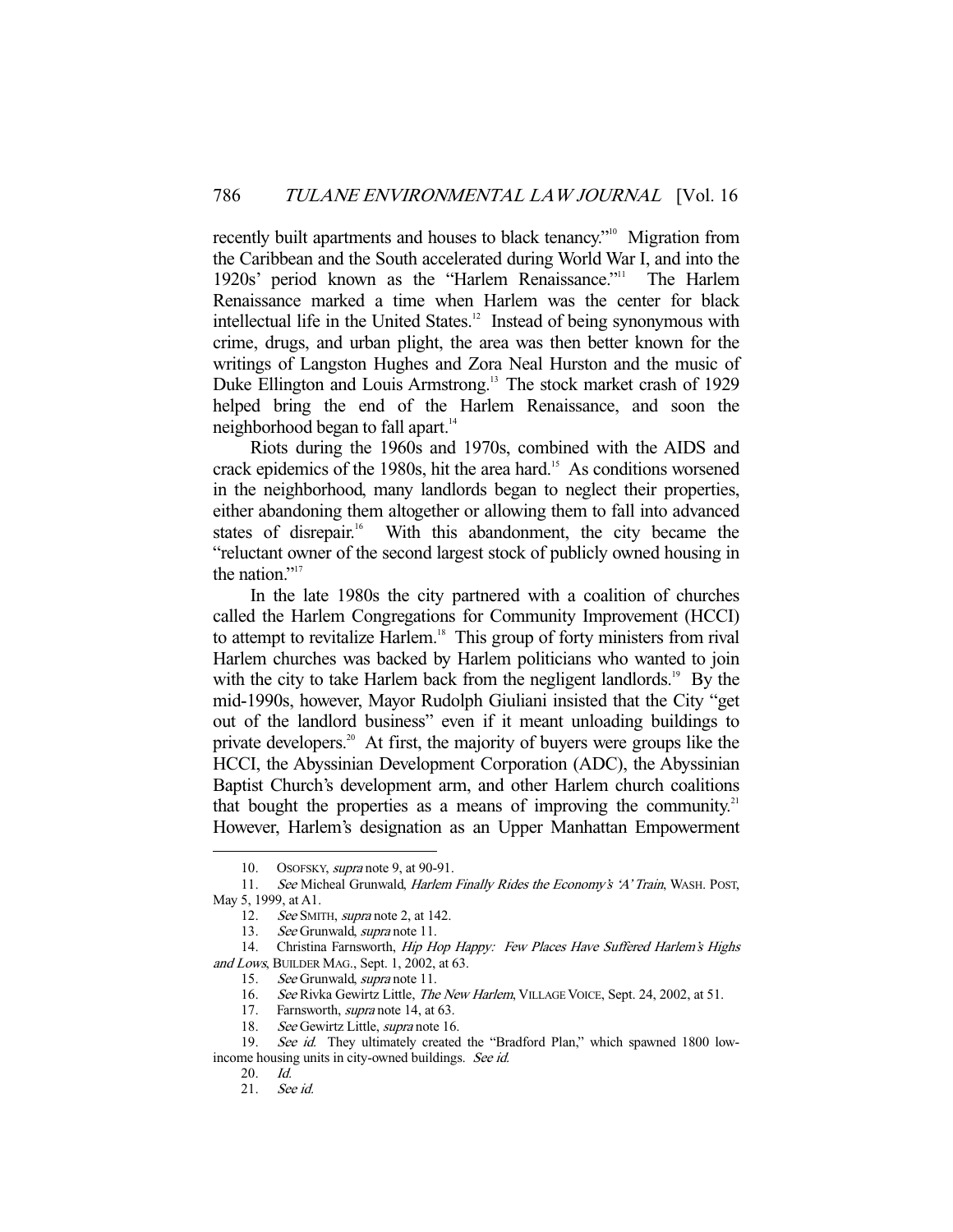Zone (UMEZ) in 1994 sparked a real estate boom as private developers took advantage of discounted prices and Federal tax incentives to buy city-owned lots and buildings.<sup>22</sup>

 The focus of development in Harlem has been to bring big businesses and economic capital to Harlem.<sup>23</sup> The UMEZ, which is the major catalyst for this economic surge, encourages private investment by using public funds and tax incentives.<sup>24</sup> The UMEZ, along with the Metropolitan Economic Revitalization Fund (MERF) and the New York City Partnership (NYCP), have provided low interest loans and tax subsidies to businesses that are willing to invest in Harlem.<sup>25</sup> The idea behind these incentives is that these benefits will encourage businesses to come to the area, which will in turn stimulate the local economy and trickle down to Harlem residents.<sup>26</sup> The UMEZ has invested \$11 million in the \$65 million "Harlem USA" shopping mall project, \$2 million in a \$23 million multiplex on 125th Street, Harlem's major commercial avenue, and \$15 million in a 500,000 square foot, four-story retail shopping complex in East Harlem, that will be anchored by mega-stores Costco and Home Depot.<sup>27</sup> The UMEZ board also approved \$2.7 million for the construction of a seventy-three-room boutique hotel with a 3000 square foot restaurant and conference facilities on 125th Street.<sup>28</sup> In addition to these projects, hundreds more, spearheaded by the ADC and other Harlem church coalitions, are in the works.<sup>29</sup> It is this sudden influx of capital, this flurry of development and construction, that has lead to Harlem's "revitalization."

#### B. Havana

 Havana's rich history is also vividly on display in the midst of its recent revitalization efforts, particularly in its core neighborhood, "La

 <sup>22.</sup> See id.

<sup>23.</sup> See id.<br>24. See id.

See id.

 <sup>25.</sup> See id.

 <sup>26.</sup> Audrey G. McFarlane, Race, Space and Place: The Geography of Economic Development, 36 SAN DIEGO L. REV. 295, 323 (1999) ("The theory was, and continues to be, that the best and most efficient remedy for poverty and unemployment is to stimulate and attract business activity through deregulation, thereby reducing unemployment and providing a tax base for inner cities.").

<sup>27.</sup> See Grunwald, supra note 11.

<sup>28.</sup> Gewirtz Little, *supra* note 16, at 51-52.

<sup>29.</sup> Id. For instance, the ADC is developing a multimillion-dollar mall with mega developer Forest City Ratner that will house a Marshall's, a bank, and an H&M clothing store. See id. Ironically, the mall will be built on the spot that was once slotted for the "Harlem" International Trade Center." Defying the wishes of hundreds of local businesses, Rev. Calvin Butts, head of the ADC, voted against the trade center in favor of the mall. Id.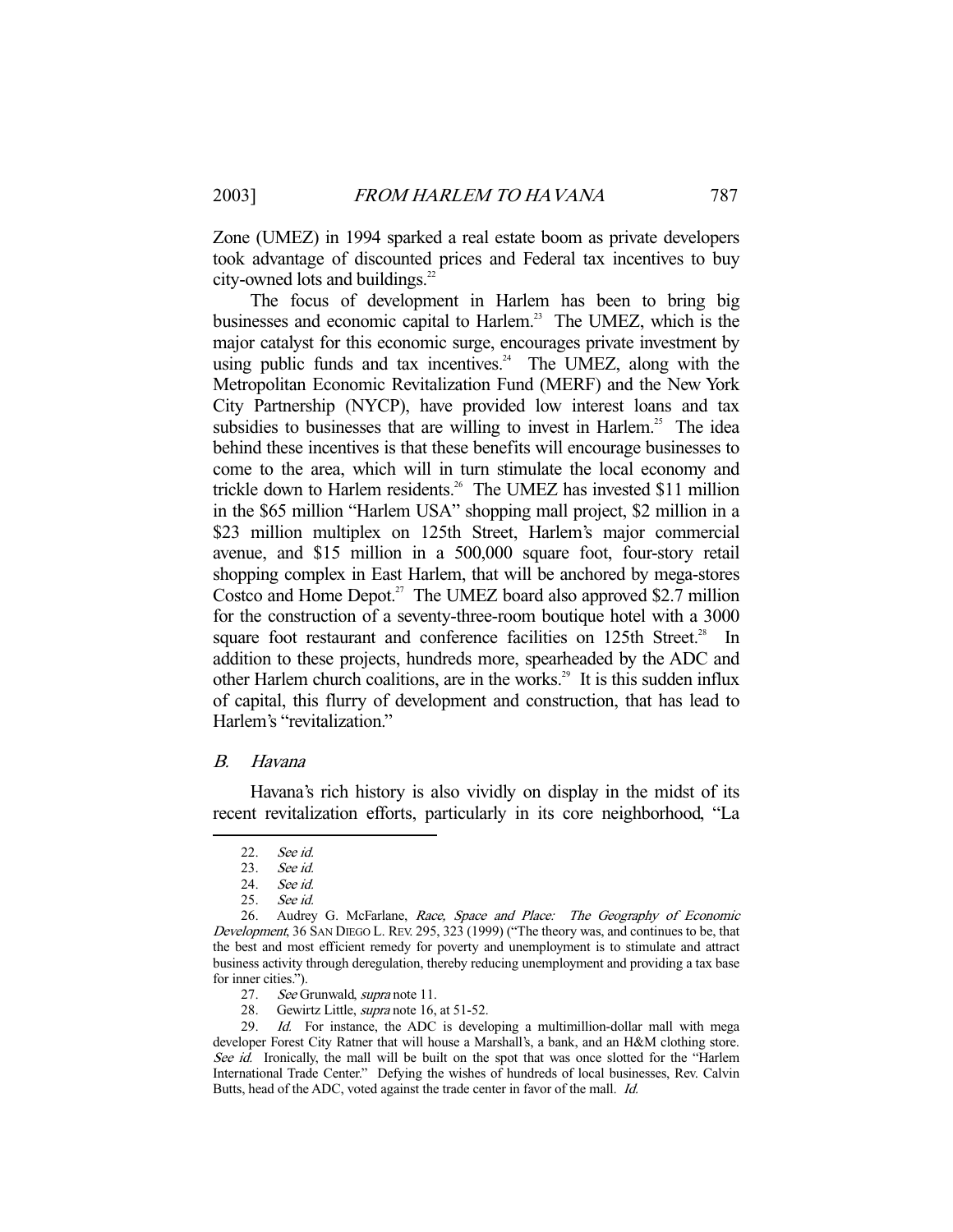Habana Vieja" (Old Havana).<sup>30</sup> After the Seven Years' War in the 1700s, Havana's commerce expanded and its agricultural industry began to develop and flourish.<sup>31</sup> In the late 1700s and early 1800s, as Havana's population increased exponentially, aristocrats moved out of the city center, Old Havana, "abandoning their baroque places for" other parts of the city.32 They left behind thousands of buildings and places linked to the city's unique culture, commerce, and religion. $33$  During the ensuing two centuries, Havana's "sophisticated past was evident in the abundance of fine colonial buildings, the sprinkling of art nouveau houses, the art deco structures and modernist designs with a tropical twist."34 However, in the years following the 1959 Cuban Revolution, Havana's development "screeched to a halt," leaving the city "sitting in isolated splendor" like "Sleeping Beauty's castle" for over forty years.<sup>35</sup>

 The loss of Soviet subsides after the collapse of the Soviet bloc in 1989 devastated Cuba's economy and its ability to maintain its historical legacy, particularly the buildings in Old Havana.<sup>36</sup> Cuba's already weak economy plummeted after the Soviet collapse—between 1989 and 1993 the country's GDP declined by thirty-five percent.<sup>37</sup> This time of extreme economic crisis is known in Cuba as the "el periodo especial," or the Special Period.<sup>38</sup> The Special Period was a time of readjustment. Devoid of Soviet aid, Cuba's makeshift economy collapsed.<sup>39</sup> Imports disappeared, industries folded, and shortages of all kinds were commonplace. In an effort to stimulate the economy, Cuba adopted austerity measures such as increasing domestic food production, stimulating exports that generated hard currency flows, and attracting tourism and foreign investment.<sup>40</sup> The decline in economic activity during the Special Period consequently caused a decline in

<sup>30.</sup> See PHILIP PETERS, LEXINGTON INSTITUTE, RESCUING OLD HAVANA 1 (2001), available at http://www.lexingtoninstitute.org/cuba/research.htm.

 <sup>31.</sup> See id. at 3.

<sup>32.</sup> Cathleen McGuigan, Saving Havana, NEWSWEEK INT'L, July 1, 2002, available at http://www.msnbc.com/news/771124.asp (quoting Mario Coyula, a Cuban planner and architect).

 <sup>33.</sup> See id.

 <sup>34.</sup> Id.

 <sup>35.</sup> Id.

 <sup>36.</sup> PETERS, supra note 30, at 6 ("With the economy contracting by one third, the state had more immediate priorities than historical preservation.").

<sup>37.</sup> Alexia Elejalde-Ruiz, Life in Cuba, July 2001, The Newshour with Jim Lehrer, available at http://www.pbs.org/newshour/bb/latin\_america/cuba/life.html.

 <sup>38.</sup> Sergio Díaz-Briquets & Jorge F. Pérez-López, The Special Period and the Environment, in 5 CUBA IN TRANSITION 281, 281 (1995).

 <sup>39.</sup> See id.

 <sup>40.</sup> See id.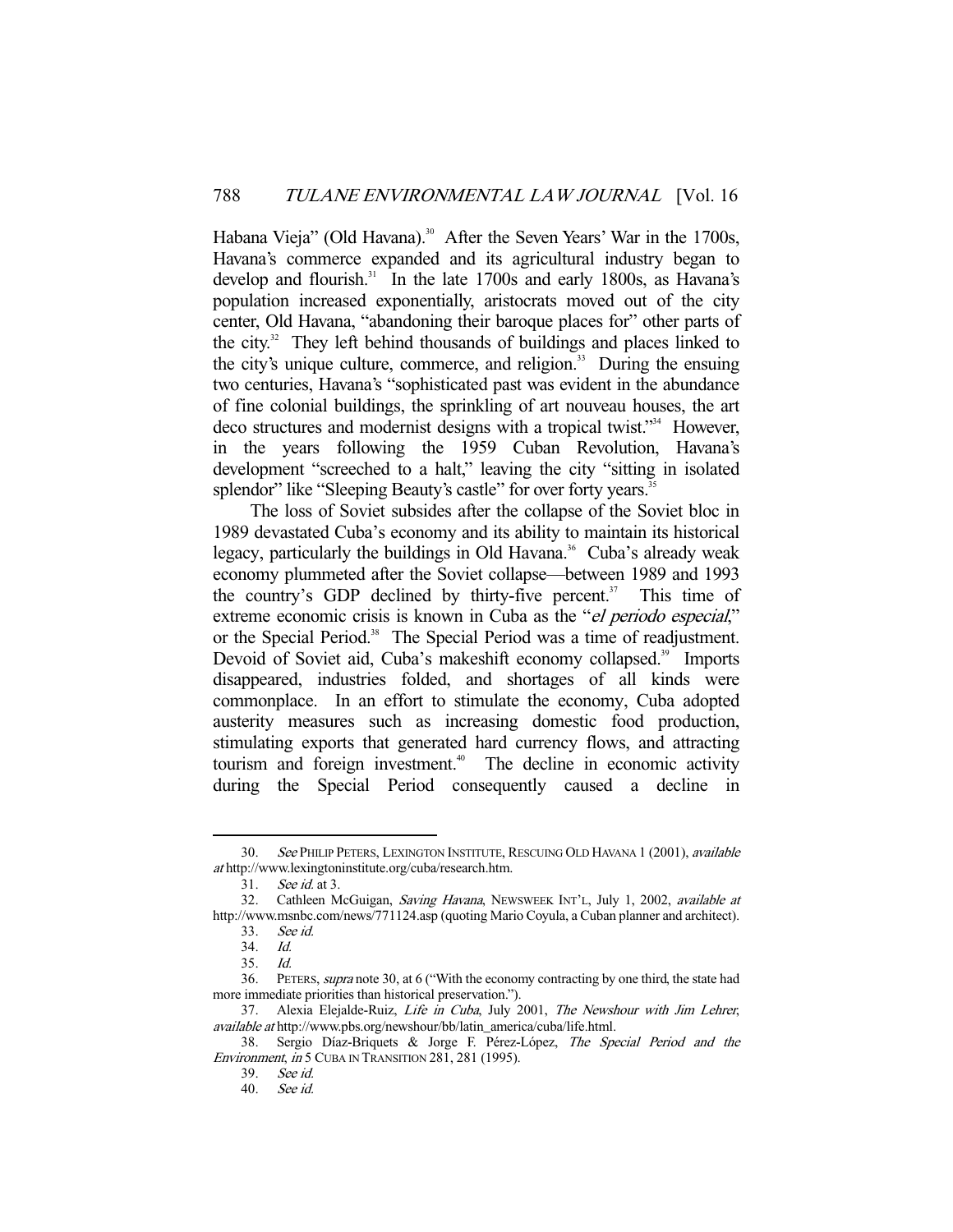environmental degradation as well as preservationist efforts to restore the city's rich architectural history.<sup>41</sup>

 Fortunately, in 1982, the declaration of Old Havana and its fortifications as a United Nations World Heritage site opened the way for preservation funding provided by the UN's World Heritage Fund.<sup>42</sup> In order to administer the preservation effort, the government expanded the powers of the Office of the Historian of the City of Havana (OHC) to include the "high-priority task of restoring and conserving Old Havana.<sup>343</sup> The OHC governs tourism development in Old Havana, as well as the planning of restoration efforts, the control of land use in the entire zone, the operation of businesses, and the authority to enter contracts, to import and export, and to buy and sell freely in the Cuban domestic market.<sup>44</sup> The OHC uses the money from the United Nations, as well as donations from a variety of other sources including foreign governments (for example, Italy has made a significant contribution to the conservation effort), $45$  to fund the restoration effort, generate tourism, and provide services to the community. The law granting OHC its authority views these goals as "equal priority and sees them as complementary."<sup>46</sup> The restoration of Old Havana has spawned a The restoration of Old Havana has spawned a flourishing tourism industry. In 2000, the OHC generated more than \$60 million in tourist business revenue;<sup>47</sup> in 2001 it earned \$70 million, of which \$21 million was reinvested in additional restoration.<sup>48</sup>

# III. REDEVELOPING IN THE SHADOW OF SUSTAINABILITY

 The redevelopment in Harlem and Old Havana is not being pursued purely for development's sake. By all indications these urban revitalization efforts are geared towards multifaceted ends. As is evident in both places, capital influx has provided opportunities to preserve important cultural histories (and the associated artifacts and structures), develop new economies, and create economic and social opportunities

 <sup>41.</sup> See id.

<sup>42.</sup> PETERS, supra note 30, at 8 (stating that ninety percent of the buildings in the area of the old, walled city were judged to have historical or architectural value: 144 constructed in the 16th and 17th centuries, 200 in the 18th, 463 in the 19th, and 101 from 1901 to 1935).

 <sup>43.</sup> Id. at 7.

<sup>44.</sup> *Id.* at 8 ("The law granted OHC authority that no other local entity in Cuba enjoys .... [O]nly in Havana does the restoration agency have the authority to develop and operate its own chain of businesses.").

<sup>45.</sup> Italy to Help Havana's Old Buildings, Associated Press, Aug. 20, 1999, available at http://64.21.33.164/CNews/y99/ago99/23e4.htm.

 <sup>46.</sup> PETERS, supra note 30, at 8.

 <sup>47.</sup> Id. at 7.

<sup>48.</sup> See McGuigan, supra note 32.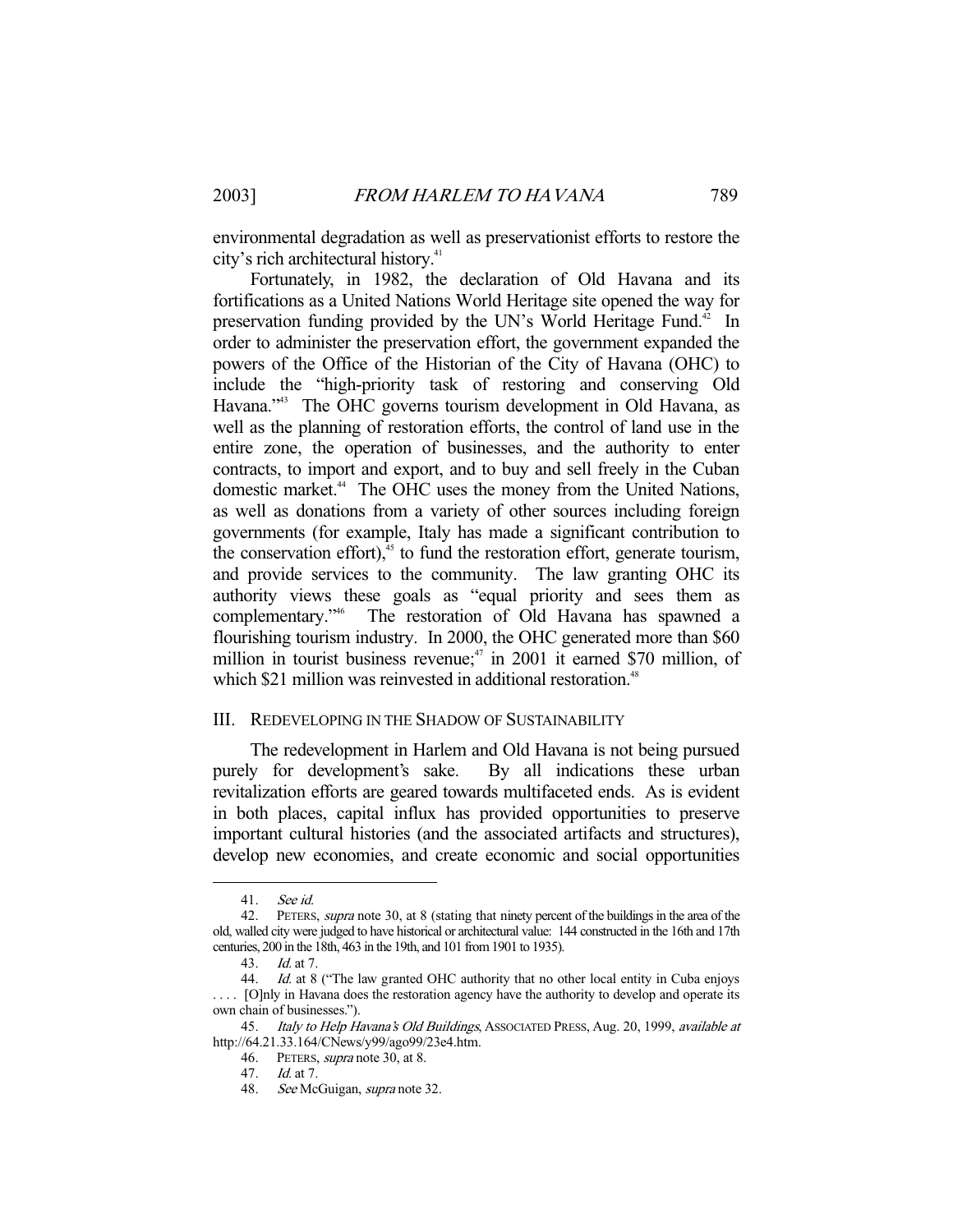that will benefit both current and future generations. In other words, redevelopment is being pursued along an ostensibly "sustainable" path. This goal is reflected, for instance, in Law No. 81, Cuba's environmental legal framework. In seeking sustainable development of tourism, Cuba attempts, through the infusion of global capital, to "harmonize the efficient use of aesthetic, recreational, scientific, cultural and or other potential natural resource value ... with the protection of those resources" and the "guarantee that [those resources] can provide equal or superior benefits for future generations."<sup>49</sup> In the end, the sustainable development of tourism will contribute to "raising the quality of human life" for all Cubans. $50$ 

 The goals that Cuba articulates correspond to the three "E"s of sustainability—economic growth, ecological protection, and equity.<sup>51</sup> Economic growth (and prosperity) is chiefly concerned with efficiency and competitiveness in creating economic activity and opportunity for people living within, or near, natural and developed environments. The ecology principle is primarily concerned with protecting existing environmental resources (both in the natural and "built" world), including the preservation of historical sites and the development of environmental resources and assets for future use. The equity principle is twofold; one part refers to intergenerational equity—the notion that the development needs of future generations must not be disadvantaged by the actions we take today.<sup>52</sup> The other part is social, or intragenerational, equity—the notion that even the most vulnerable people in society should have a satisfactory quality of life, particularly with respect to access to resources and development opportunities.<sup>53</sup>

 The three Es of sustainability are operationalized both in Cuba's and the United States' environmental laws, most particularly in impact assessment requirements. Much like impact assessment laws in the United States,<sup>54</sup> Cuba's law requires the state environmental agency to consider and balance environmental impacts with social and economic

 <sup>49.</sup> Ley del Medio Ambiente, LEY NO. 81 [Environmental Law, LAW NO. 81], art. 139 (1997) (Cuba), translated in CUBAN ENVIRONMENTAL LAW 53 (Jerry Speir ed., 1999).

 <sup>50.</sup> Id.

<sup>51.</sup> See Agenda 21, supra note 3, | 8.4; WCED supra note 1, at 43.

<sup>52.</sup> See Agenda 21, supra note 3,  $\llbracket$  8.7.

 <sup>53.</sup> WCED, supra note 1, at 43. The Brundtland Commission identified this component as a "process in which the exploitation of resources [and] the direction of investments . . . are all in harmony and enhance both current and future potential to meet human needs and aspirations." Id. at 46.

 <sup>54.</sup> See, e.g., N.Y. COMP. CODES R. & REGS. tit. 6, §§ 617.1-.20 (2002) (encompassing the rules and regulations of the New York State Environmental Quality Review Act).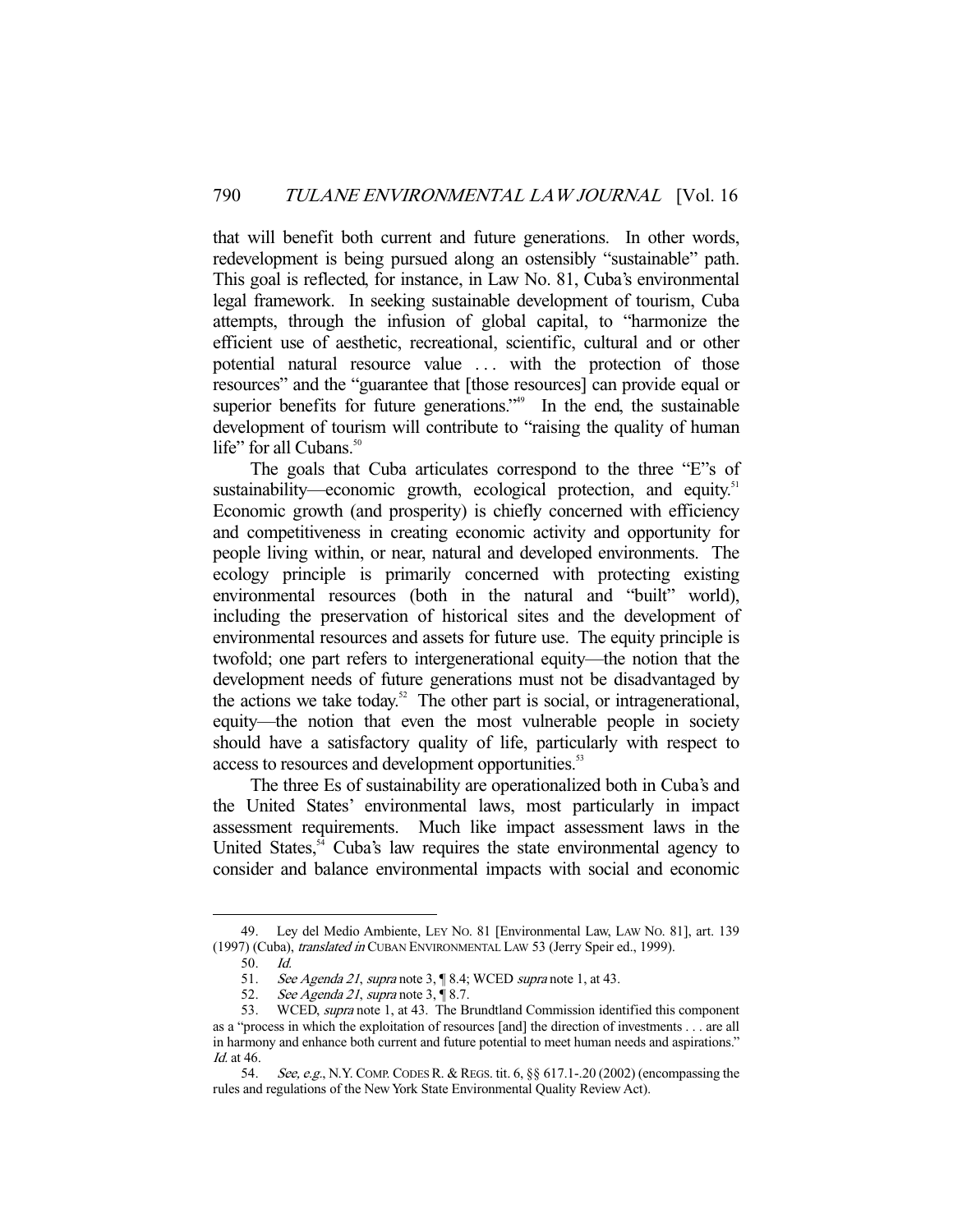-

factors in development decisions.<sup>55</sup> Akin to many states in the United States, Cuba also has a landmarks and historic preservation law which allows the designation of national landmarks and guides the preparation of plans for the conservation of designated sites (through repairs, alterations, and restoration).<sup>56</sup> These laws protect the social, economic, political, and architectural history of a site by preventing indiscriminate renovation and alterations of landmarked properties.<sup>57</sup>

 The sustainable development norm is clearly interwoven into the fabric of environmental laws in both Cuba and the United States. Both nations require that decision makers consider social, economic, environmental, and cultural factors when making development decisions. However, this "balancing" process reveals the tensions that typically characterize efforts to conduct development activities in a sustainable manner.

- e) laying liquid or gas pipe lines;
- f) the location and construction of urban, recreational, sport, and tourist centers; g) placement of publicity posters.

 <sup>55.</sup> Article 24 of Cuba's Law No. 81 requires that activities that may have a significant impact on the environment secure an environmental license through the state agency, CITMA. Ley del Medio Ambiente, LEY NO. 81 [Environmental Law, LAW NO. 81], art. 24 (1997) (Cuba), translated in CUBAN ENVIRONMENTAL LAW, supra note 49, at 32. Article 28 requires that an environmental impact assessment (EIA) be submitted to CITMA to determine if a particular activity or action requires a license. LEY NO. 81, art. 28. This process includes examining how construction and development projects and activities "may harm the population, community and other projects for social or environmental development." See Reglamento del Proceso de Evaluación de Impacto Ambiental, Resolución No. 77/99 [Environmental Impact Assessment Regulations, RESOLUTION NO. 77/99] (1999) (Cuba).

 <sup>56.</sup> Compare Ley de Protección al Patrimonio Cultural, LEY NO. 1 (1977) (Cuba) and Ley de Los Monumentos Nacionales y Locales, LEY NO. 2 (1977) (Cuba) with N.Y. CITY ADMIN. CODE tit. 25, 25-301 to 25-321 (2001) (New York City's Landmarks Preservation Law).

 <sup>57.</sup> Article 142 of Cuba's Law No. 81 sums up the goal of such preservationist efforts: "[T]he Cultural Heritage, to the extent that it is defined, established, and regulated by applicable legislation in association with its natural surroundings, will be subject to preventative and corrective measures in order to save or protect cultural assets threatened by projects or activities that could lead to their deterioration or destruction." LEY NO. 81, art. 142. This includes the following:

a) urban expansion or renovation projects which should protect not only registered monuments but also their neighboring historical surrounding;

b) modification or restoration of buildings;

c) highway construction or repair;

d) construction of dams and the laying of electrical transmission or communication lines;

Id.; see also N.Y. CITY ADMIN. CODE tit. 25, 25-301(b) (encompassing New York City's Historical Preservation Law).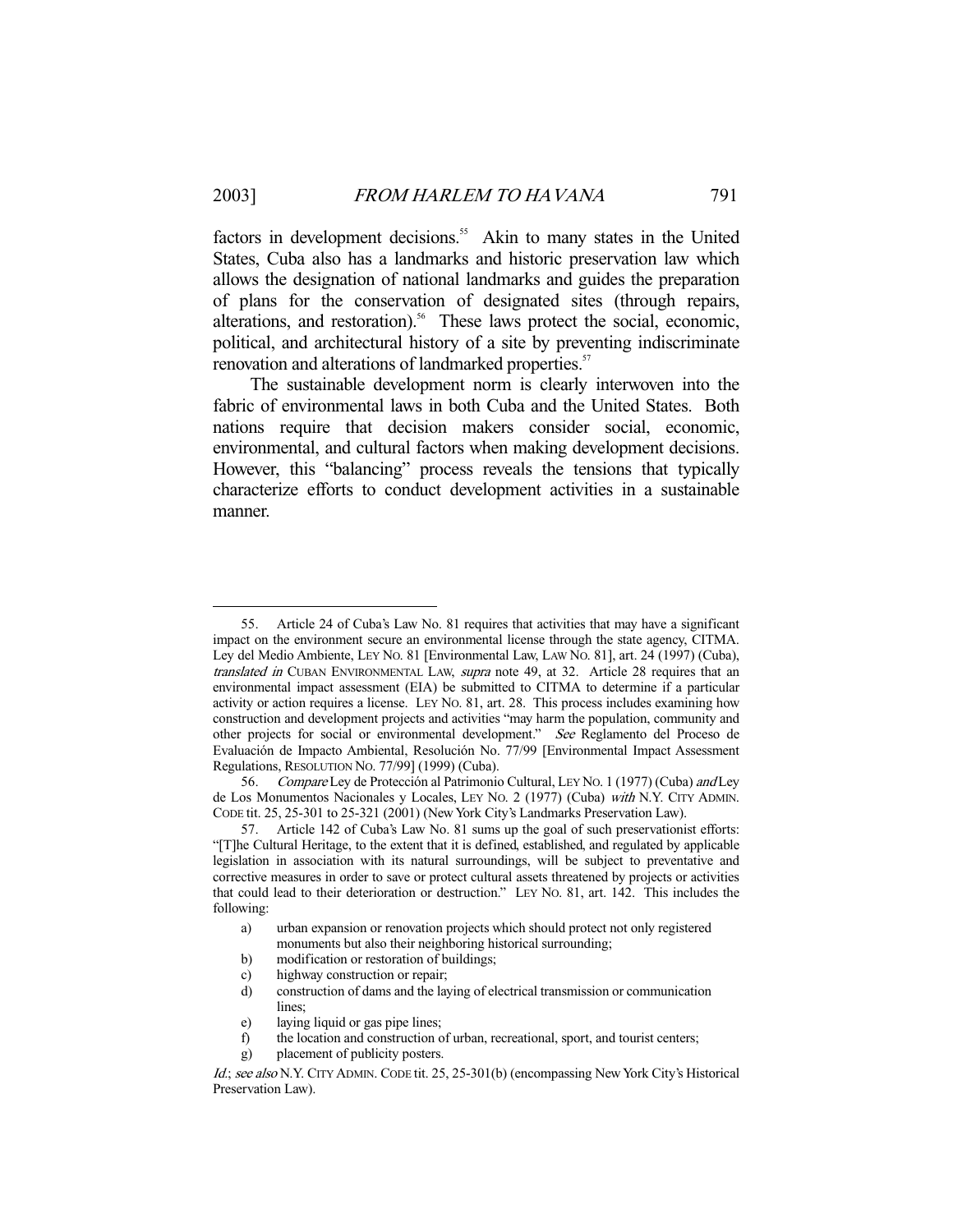#### IV. SUSTAINABLE DEVELOPMENT AND ITS TENSIONS

 As a normative matter, sustainability counsels us to preserve an environmental<sup>58</sup> legacy and to make decisions about which resources are worth saving and at what cost. Inevitable trade-offs must be made between preservation of the environment, attending to the acute social needs of the present generation, and ensuring economic opportunity and growth into the future. Yet, it is exactly the tension—indeed, the collision—among these values that characterizes some of the most vexing issues surrounding economic development in general, and urban revitalization efforts in particular.<sup>59</sup>

 As a concept, sustainability remains uncertain regarding which value(s) or goal(s) form the core of its moral and ethical compass. That is, while "sustainable" most certainly modifies "development" this modification begs the question: sustainable *when*, and *for whom*? Sustainability is a balancing act which cautions decision makers against the extremes of development and environmental choices, leaving a wide middle ground available to tinker with the equities of development. It leaves to decision makers the hard questions and difficult trade-offs. What is the right balance between distributing resources (and burdens) within present society (among people differently situated vis-à-vis those resources) versus distributing resources (and burdens) between present and future generations? To ask this more directly, "is [the] poverty of those alive today of greater concern than the prospects of people coming after us" or vice versa?<sup>60</sup> Should the costs of coping with environmental changes (in the pursuit of economic development) be borne by the poor who live in the developing environment or by those exploiting the environment for economic profit? $61$  Sustainability has no normative principle that mediates or resolves these competing present and future

 <sup>58.</sup> The term "environmental" is used in its broadest sense, to include the natural, built, and cultural environment.

 <sup>59.</sup> As one commentator has noted:

<sup>[</sup>T]he term "sustainable development" is not merely vague—a masker of failed consensus—the way key terms in the U.S. Constitution are vague and require case by case elaboration. "Sustainable development" functions to gloss over not only failed consensus, but a latent collision course. The chasm is less a failure of language . . . than a poignant tussle between, roughly, Rich and Poor.

Christopher D. Stone, Deciphering "Sustainable Development", 69 CHI.-KENT L. REV. 977, 978 (1994).

 <sup>60.</sup> Klaus Bosselman, Justice and the Environment: Building Blocks for a Theory of Environmental Justice, in ENVIRONMENTAL JUSTICE AND MARKET MECHANISMS: KEY CHALLENGES FOR ENVIRONMENTAL LAW AND POLICY 43 (Klaus Bosselman & Benjamin J. Richardson eds., 1999).

 <sup>61.</sup> Id.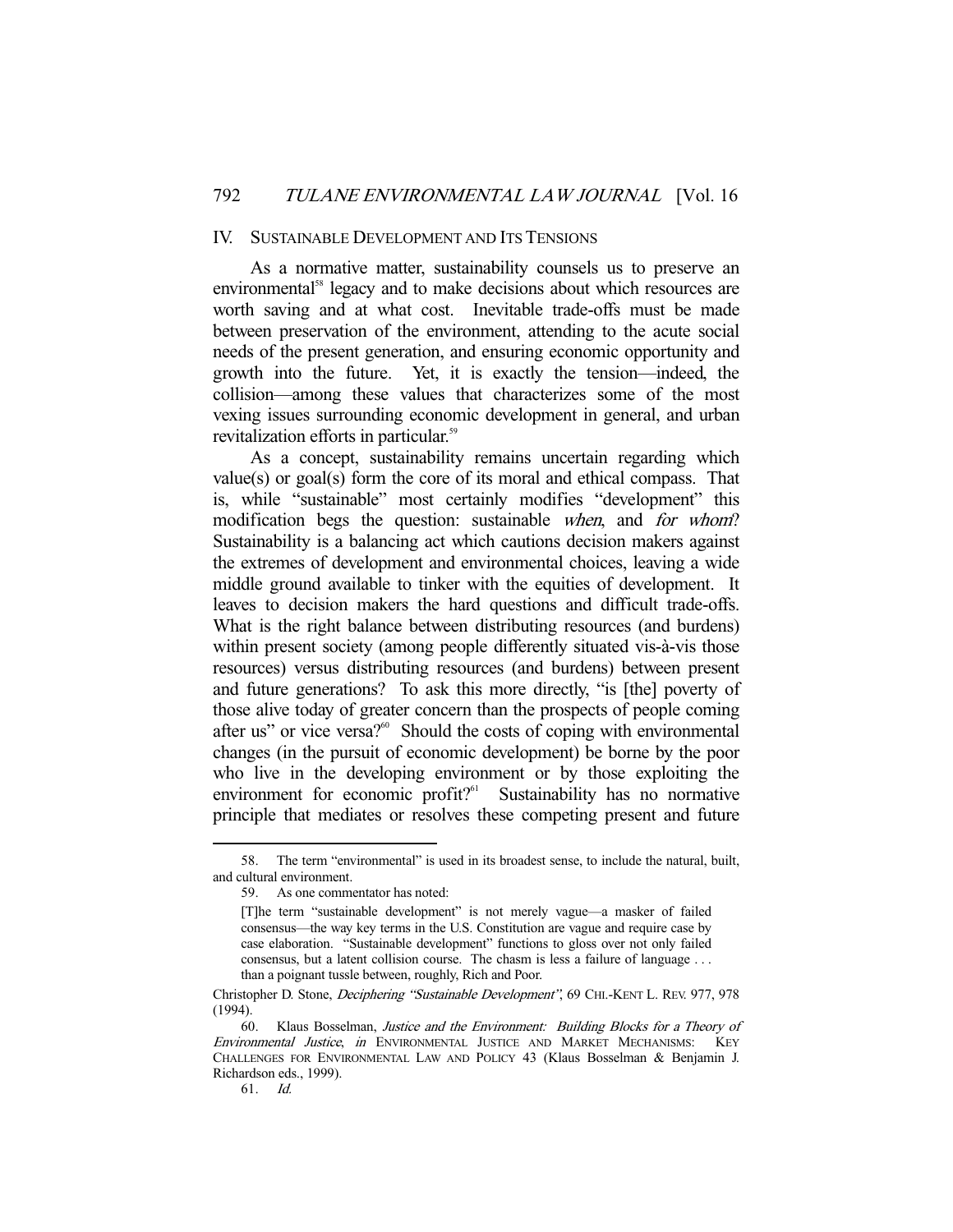interests. Sustainability simply becomes the funnel through which these interests must pass and, in so passing, they are left to fight it out on their own. The result is often that one of the Es of sustainability can dominate the others at the end of the day, depending on the relative strength of proponents of each "E" factor.

 Consider, for instance, how trade-offs between the three Es are made in the context of development decisions in Old Havana and Harlem. In Havana, the massive investment of capital being poured into preservation of its built environment, particularly structures with historical and cultural significance, is believed to be the path to increasing the welfare of present and future generations. Such restoration is a necessary prerequisite to attract tourism, the profits of which will accrue to the government and be used to fund further restoration and attract more capital, which can then be used to help the masses. Yet, at the same time, there is a concern that development efforts to boost tourism are being pursued at the expense of attending to longstanding social problems, namely housing shortages and poor housing conditions.

 In Harlem, the push for corporate investment and economic revitalization has attracted new businesses and greater value to the housing market.<sup>62</sup> However, in the midst of this increasing economic prosperity, the very residents and businesses which have given the community its character, and make up its history, are being pushed out by escalating rents and the decreasing availability of affordable housing.<sup>63</sup> In addition, there is a concern that the demand for new retail space is ultimately leading to the destruction of some of Harlem's historic cultural landmarks.<sup>64</sup>

#### A. Havana

 Havana is home to 2.2 million people who live in only 540,000 dwellings.<sup>65</sup> It is estimated that "more than fifty percent of these dwellings are in average to poor condition."<sup>66</sup> More than 20,000 people in Havana seek refuge in shelters and nearly 100,000 people live in

 <sup>62.</sup> See Gewirtz Little, supra note 16, at 51.

<sup>63.</sup> See Alan J. Wax & Tania Padgett, Things Are Looking Uptown, NEWSDAY, Aug. 5, 2002, at D1.

 <sup>64.</sup> See Adam Gopnick, Saving Paradise: The Preservationist, the Pastor, and the Night Club in Harlem, NEW YORKER, Apr. 22, 2002, at 76.

<sup>65.</sup> Ginger Thompson, Cuban Housing a Tight Squeeze; Many Complain Prime Land Targeted for Tourists, CHI. TRIB., Aug. 16, 1998, at 3.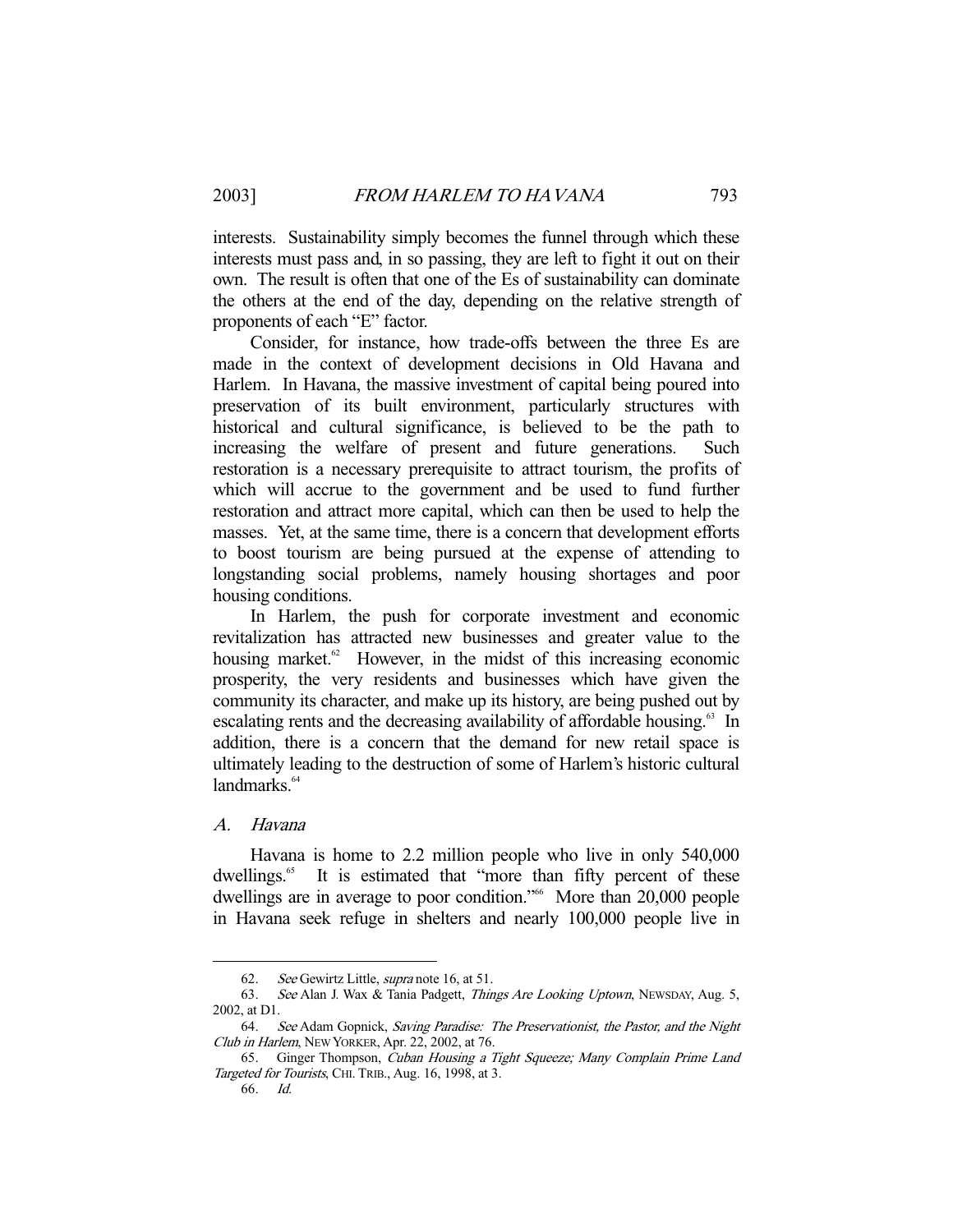housing that is considered unsafe and dangerous.<sup>67</sup> It is not unusual for several generations of one family to live together in a single house or apartment.<sup>68</sup> It is not uncommon to see divorced couples living together, with their new spouses, in the same one-room apartment with a hanging sheet as the only source of privacy.<sup>69</sup> Not only is housing scarce in Havana, the majority of dwellings are in an advanced and dangerous state of disrepair.<sup>70</sup> Because of extreme overcrowding—its location and opportunities to earn dollars have drawn residents to the city—"it is impossible within any reasonable building code, to rehabilitate those dwellings and then have all current residents move back in."<sup>71</sup>

 OHC's restoration efforts have thus focused on restoring residential and commercial buildings for their potential to produce revenue, chiefly from tourism.<sup>72</sup> Restoration projects "concentrate heavily in the northeast corner of Habana Vieja [Old Havana], around Plaza de Armas, Plaza de San Francisco, the cruise ship terminal, and Plaza Vieja."<sup>73</sup> The buildings in this area have been painstakingly restored, inside and out.<sup>74</sup> Apartment buildings have been gutted and remodeled, creating luxury apartments where dilapidated tenements once stood. These new and restored buildings are very economically valuable, because they are rented to foreigners and tourists.<sup>75</sup> Once a building has been designated for restoration, its residents are relocated to temporary homes, or shelters, outside of Old Havana.<sup>76</sup> Some residents are fortunate enough to return to their homes in Old Havana.<sup>77</sup> Many residents, however, are put in shelters or other subpar housing arrangements in Habana del Este or other suburban enclaves.<sup>78</sup> The case of Noelvis Mederas is an illustrative example of the experiences of many

 <sup>67.</sup> Id.

 <sup>68.</sup> Id.

 <sup>69.</sup> See id. Salvador Gomila, Vice President of Cuba's National Housing Institute, said, "Housing is probably the most critical problem in Havana . . . you can just drive down any street and see it." Id.

 <sup>70.</sup> Id. Most new housing construction in Cuba occurred in the 1970s. Id. However, the great majority of dwellings in Havana are from before the 1959 revolution. Housing in areas such as La Habana Vieja is, in fact, centuries old. See id.

<sup>71.</sup> PETERS, *supra* note 30, at 9.

 <sup>72.</sup> See id.

<sup>73.</sup> Joseph L. Scarpaci, Jr., *Winner and Losers in Restoring Old Havana, in* 10 CUBA IN TRANSITION 289, 291 (2000).

<sup>74.</sup> See id. at 293.

 <sup>75.</sup> See id. at 296. ("Foreigners will rent the apartments from Habaguanex (the restoration company owned and operated by the OHC) and will pay in dollars, not pesos.").

 <sup>76.</sup> PETERS, supra note 30, at 13. The more fortunate are relocated to a complex of buildings set up in Alamar, a remote community several miles east of Havana Bay. See Thompson, supra note 65.

<sup>77.</sup> PETERS, *supra* note 30, at 12.

<sup>78.</sup> Thompson, *supra* note 65, at 3.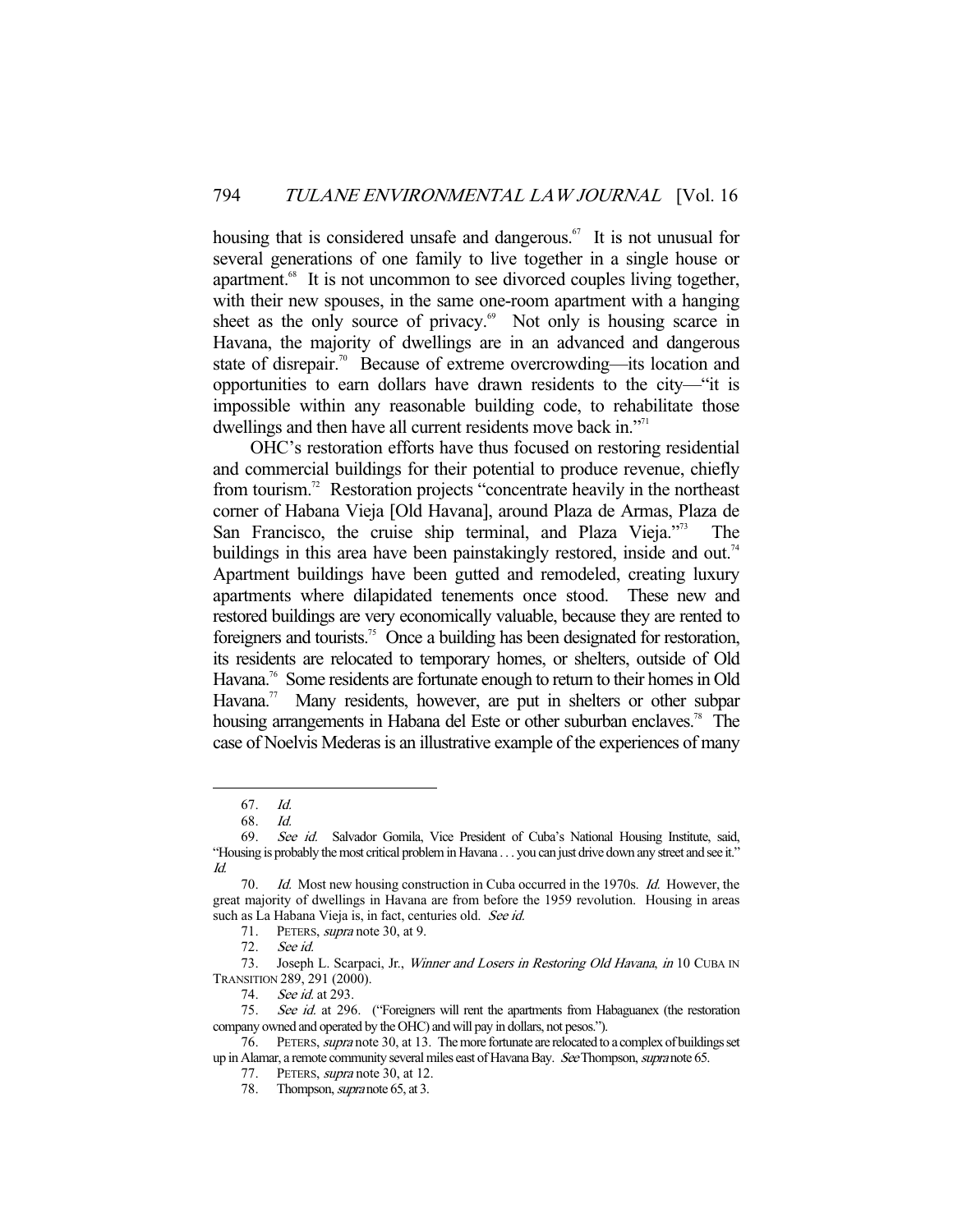Havana residents.<sup>79</sup> In 1997, Mederas lost her home to the government's effort to attract foreigners.<sup>80</sup> She had a two-bedroom apartment on Avenida Prado in Old Havana.<sup>81</sup> Told that her building was too unstable to be occupied, she, her husband, and their two small children were moved to an abandoned high school that was converted into a shelter.<sup>82</sup> Although Mederas implored government officials to let her return to the home she inherited from her parents, the OHC ultimately informed her that she could not return to her home because it was no longer hers.<sup>83</sup> The building had been turned over to Fenix, a real estate company that was going to restore it for offices and apartments for tourists.<sup>84</sup> She was told that the OHC eventually planned on building housing for Mederas and others who were moved out of Old Havana.<sup>85</sup> More than a year later Mederas and her family were still living in an abandoned high school and still waiting for their replacement housing.<sup>86</sup>

 This type of displacement further intensifies the sharp disparity between the resources and housing options available for Cubans and those available for tourists and foreigners with dollars to spend. $87$  An official from the OHC explained the rationale behind this trade-off: "Housing is a very serious problem that we will solve in the medium to long term . . . but in the short term we have brought benefits to all the people of Old Havana.<sup>588</sup> When asked about Mederas' case, Rafael Rojas Hurtado, a director in the OHC, explained that what happened to Mederas is rare, but "a necessary evil," because her property at 310 Prado was a "cash cow."<sup>89</sup> He further argued that:

You have to look at the long term. If these things are not done now and if we do not earn money now, how are we going to be able to finish all our renovations? Ultimately, the renovations are good not only for the Cuban government. They are good for everyone.<sup>90</sup>

 <sup>79.</sup> See id.

 <sup>80.</sup> See id.

 <sup>81.</sup> See id.

 <sup>82.</sup> See id.

 <sup>83.</sup> See id.

 <sup>84.</sup> See id.

 <sup>85.</sup> See id.

 <sup>86.</sup> See id.

 <sup>87.</sup> See id.

<sup>88.</sup> PETERS, *supra* note 30, at 9. In a poll conducted by the OHC itself, "47% [of the residents of Old Havana polled] said they did not yet benefit personally from OHC's works in the neighborhood, but 85% viewed [the restoration efforts] as positive." Id.

 <sup>89.</sup> Thompson, supra note 65.

 <sup>90.</sup> See id.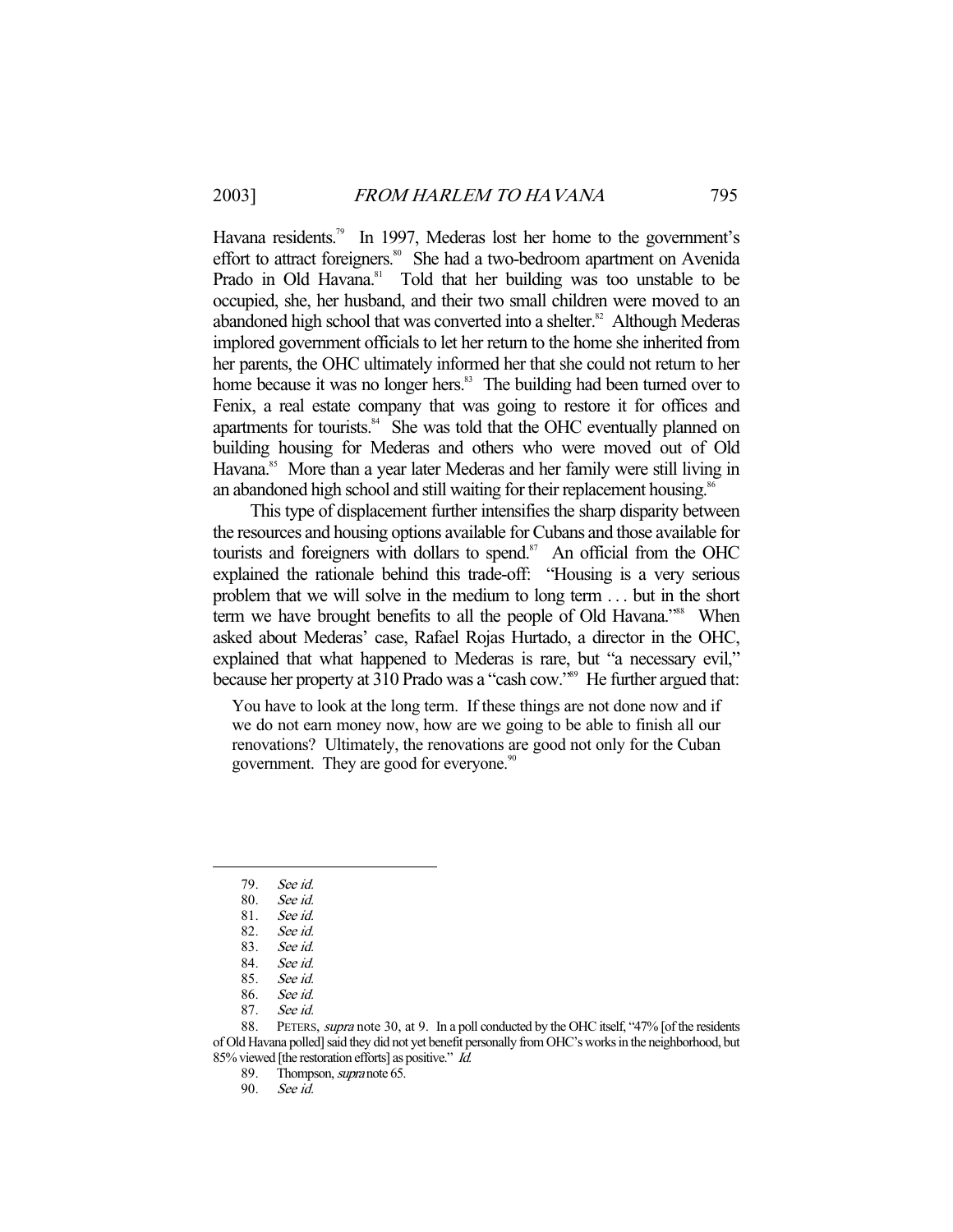### B. Harlem

 Harlem's "revitalization" has also led to displacement of residents and businesses indigenous to the community, as gentrification takes hold.<sup>91</sup> The influx of chain stores is slowly pushing small, local stores out of business. Nearly 80% of local businesses in Harlem rent on a monthto-month basis, which makes them especially susceptible to rising property values.<sup>92</sup> Over the past decade, commercial rents along 125th Street have climbed from  $$60$  per square foot to as much as  $$100.<sup>93</sup>$ Paulette Gay, the owner of The Scarf Lady boutique on Lennox Avenue is afraid she will get "priced out of Harlem."94 Though she got her storefront four years ago with the help of the Department of Housing Preservation and Development, the agency has not given her a long-term lease, so she is vulnerable to rapidly escalating rents.<sup>95</sup> In the eyes of many members of the community, UMEZ has aided this exodus by loaning money to "megastores," even though its Business Resource and Investment Service Center (BRISC) is intended to help locally owned small businesses.<sup>96</sup> James Simmons, the Chief Investment Officer of UMEZ, admits that the proliferation of big corporations and chain stores has led to "the displacement of those businesses that are indigenous prior to this renaissance," but adds that the UMEZ is "trying to accommodate [these displaced businesses] by creating ancillary, lower-rent corridors" along other avenues in Harlem which may ultimately benefit from the increased traffic generated by the larger stores.<sup>97</sup>

 As developers begin to buy up land in Harlem, residential property values are also rising sharply, which leads to escalating rents.<sup>98</sup> Affordable housing, therefore, has also become a serious issue in the

<sup>91.</sup> Ruth Glass et al., *Introduction* to LONDON: ASPECTS OF CHANGE, at xiii, xviii-xix (Centre for Urban Studies ed., 1964). Sociologist Ruth Glass coined the term "gentrification" in 1964. She defined this term while researching the recurring pattern occurring in London at the time, whereby many of the working class quarters of London were being invaded by the middle and upper classes. She found that once this process begins "it goes on rapidly until all or most of the original working class occupiers are displaced and the whole social character of the district is changed." Id.

<sup>92.</sup> Julie Moran Alterio & Christopher Mele, Revitalized Harlem Grapples with Changes, J. News, June 2, 2002, *available at* http://www.thejournal/news.com/shocks/us\_062002.html.

<sup>93.</sup> See Wax & Padgett, *supra* note 63.<br>94. See id.

See id.

 <sup>95.</sup> See id.

<sup>96.</sup> Grunwald, *supra* note 11 (citing one small business owner saying, "The community businesses have been left out from day one. They [the UMEZ] give loans to megastores, but not to us . . . ."); Alaya Johnson, *Harlem Gentrification Affects Residents, Businesses*, COLUM. DAILY SPECTATOR, May 17, 2002, available at http://www.columbiaspectator.com.

<sup>97.</sup> Wax & Padgett, *supra* note 63.

<sup>98.</sup> See Gewirtz Little, supra note 16, at 51.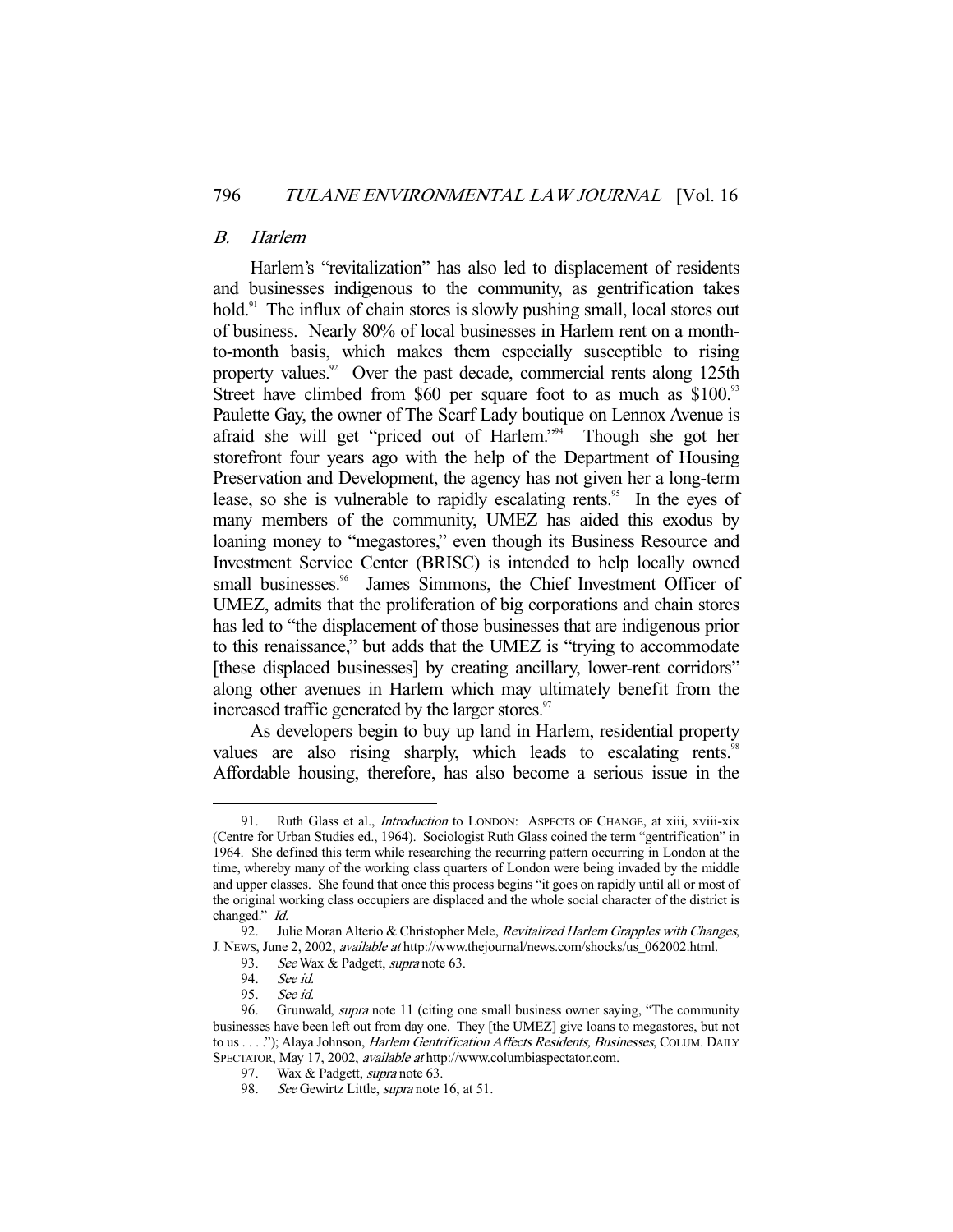new, revitalized Harlem.<sup>99</sup> The increased rents are causing more and more Harlem residents to lose their apartments.<sup>100</sup> In addition to tenants simply being unable to pay their rents, many landlords, who want to sell their properties to the highest bidder, are harassing tenants and offering them money to leave rent stabilized apartments.<sup>101</sup> It is quite common for people like Lamont Yarbrough, a twenty-eight-year-old resident of central Harlem, to be sent a letter by their landlords (in his case, St. Luke AME Church) forcing them to vacate their apartments in search of higher paying tenants or more profitable land uses.<sup>102</sup>

 Although the push for economic revitalization has led to the development of a significant number of buildings slated as "affordable housing," many people raise the question: affordable for whom? The recently built Lafayette Theatre Townhouses are a middle-income development subsidized by the New York City Department of Housing Preservation and Development.<sup>103</sup> These apartments are intended to be "affordable housing" for families with incomes up to  $$70,950$  a year.<sup>104</sup> However, the salary requirements for middle-income housing are based on the median area income for New York City, which is \$42,000.105 This, however, is more than double the median income in central Harlem, which in 1998 was \$17,200.<sup>106</sup> Some statistics indicate that rent and mortgage for moderate-income housing can be as high as 165% of the area median income.<sup>107</sup> Therefore there is an abundance of "middle income" housing sprouting all over Harlem, but a shortage of "middle income" Harlem residents to fill the vacancies.<sup>108</sup> These apartments are simply not affordable for the majority of Harlem residents.<sup>109</sup>

<sup>99.</sup> See id. One-bedroom rentals in her area, which would have once been considered expensive at \$500 are now renting for as much as \$1500. Id.

<sup>100.</sup> See Johnson, supra note 96.

 <sup>101.</sup> Tom DeMott of the West Harlem Coalition, a group of tenant advocates says that the potential returns of dispensing of rent stabilized tenants in favor of higher income ones are high because apartments that rent for \$300 can be renovated and rented for more than \$2000. See id.

<sup>102.</sup> Douglas Montero, Bubba's Neighbors Are Getting the Harlem Heave Ho, N.Y. POST, June 10, 2002, at 22. The church, which plans on developing the location, is refusing to help relocate Yarbrough and the five other tenants they are forcing out. Id.

 <sup>103.</sup> See Press Release, New York City Department of Housing Preservation & Development, Affordable New Homes Coming to Central Harlem (June 9, 2000), available at http://www.nyc.gov/html/hpd/html/archive/lafayette-pr.html.

 <sup>104.</sup> Id.

<sup>105.</sup> See Gewirtz Little, supra note 16, at 51-52.

<sup>106.</sup> See Patrick Cole, Harlem Fears Reversal of Economic Gains After Attack, BLOOMBERG NEWS, Dec. 3, 2001.

<sup>107.</sup> See Gewirtz Little, supra note 16, at 52.

 <sup>108.</sup> See id.

 <sup>109.</sup> See id.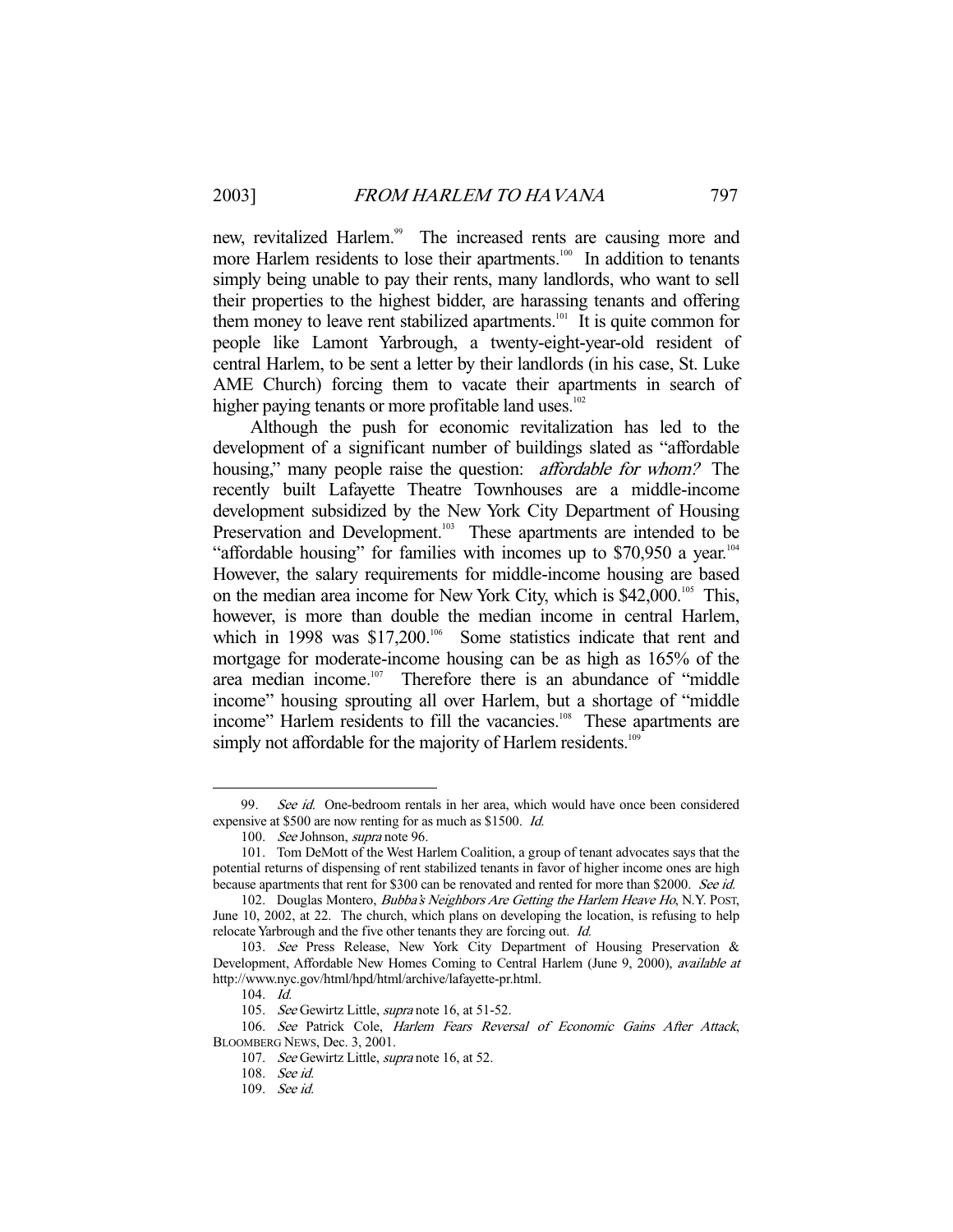Most developers who are involved in building "middle income" housing in Harlem have received subsidies and have been given twentyyear tax incentives to make rents and mortgages lower.<sup>110</sup> So why build "middle income" housing when there are few local Harlemites who fit the classification? The city's housing preservation department believes that it is not worth sinking low-income subsidies into a community where housing can easily sell at market rate because "[i]n a world of finite resources, government is intended to spur a private market where it is not working on its own."<sup>111</sup> Ibo Balton, Housing Preservation Department (HPD) Director of Manhattan Planning seems to imply that subsidies should be directed towards less profitable neighborhoods, saying subsidies "perhaps should be directed to the outer boroughs like Brooklyn or the Bronx that are more in need."<sup>112</sup> Some Harlem residents take a contrary view. They do not deny the need for economic revitalization, but wonder why it must come at the "expense of tenants who can't afford the new community?"<sup>113</sup>

 Additionally, even though UMEZ has allotted \$20 million of its \$300 million fund to a tourism initiative that intends to preserve historic buildings in order to boost the Heritage Tourism industry,<sup>114</sup> many Harlem buildings do not receive landmark protection, but are torn down in the name of economic development.<sup>115</sup> Although Harlem is one of the oldest parts of Manhattan, with some of its most striking architecture and historic buildings, only eleven percent of Manhattan's 10,728 landmarked buildings are located in Harlem.<sup>116</sup> While the historic Apollo Theater was designated a federal, state, and city landmark in 1983 and was subsequently restored and renovated, there are a great number of historic

 <sup>110.</sup> For example, Renaissance Plaza, a co-op apartment complex located at the intersection of 116th Street and Lenox Avenue, that includes a 60,000 square foot ground floor shopping center and a 10,000 square foot interior courtyard, uses public subsides to make the apartments "affordable" to the community. The units are sold to purchasers with gross incomes between \$25,488 and \$140,500. Farnsworth, supra note 14, at 64. Even the lowest qualifying income bracket of just over \$25,000 doesn't come near the \$17,200 median income for central Harlem. See Cole, supra note 106.

<sup>111.</sup> Gewirtz Little, *supra* note 16, at 51-52.

 <sup>112.</sup> Id.

<sup>113.</sup> Id. (quoting Lydia Smith, owner of Efuru, a 120th Street brownstone guest house).

 <sup>114.</sup> Press Release, Upper Manhattan Empowerment Zone Development Corp., New York Empowerment Zone Adds 20 million to Kickoff Upper Manhattan Tourism Initiative and Develop Office, Retail Space (July 13, 1998), available at http://www.umez.org/pr\_jul13\_1998.htm.

<sup>115.</sup> See Judith Matloff, Neighborhood Report: Harlem, N.Y. TIMES, Apr. 14, 2002, Sec.14, P.4, Col. 3.

 <sup>116.</sup> See id.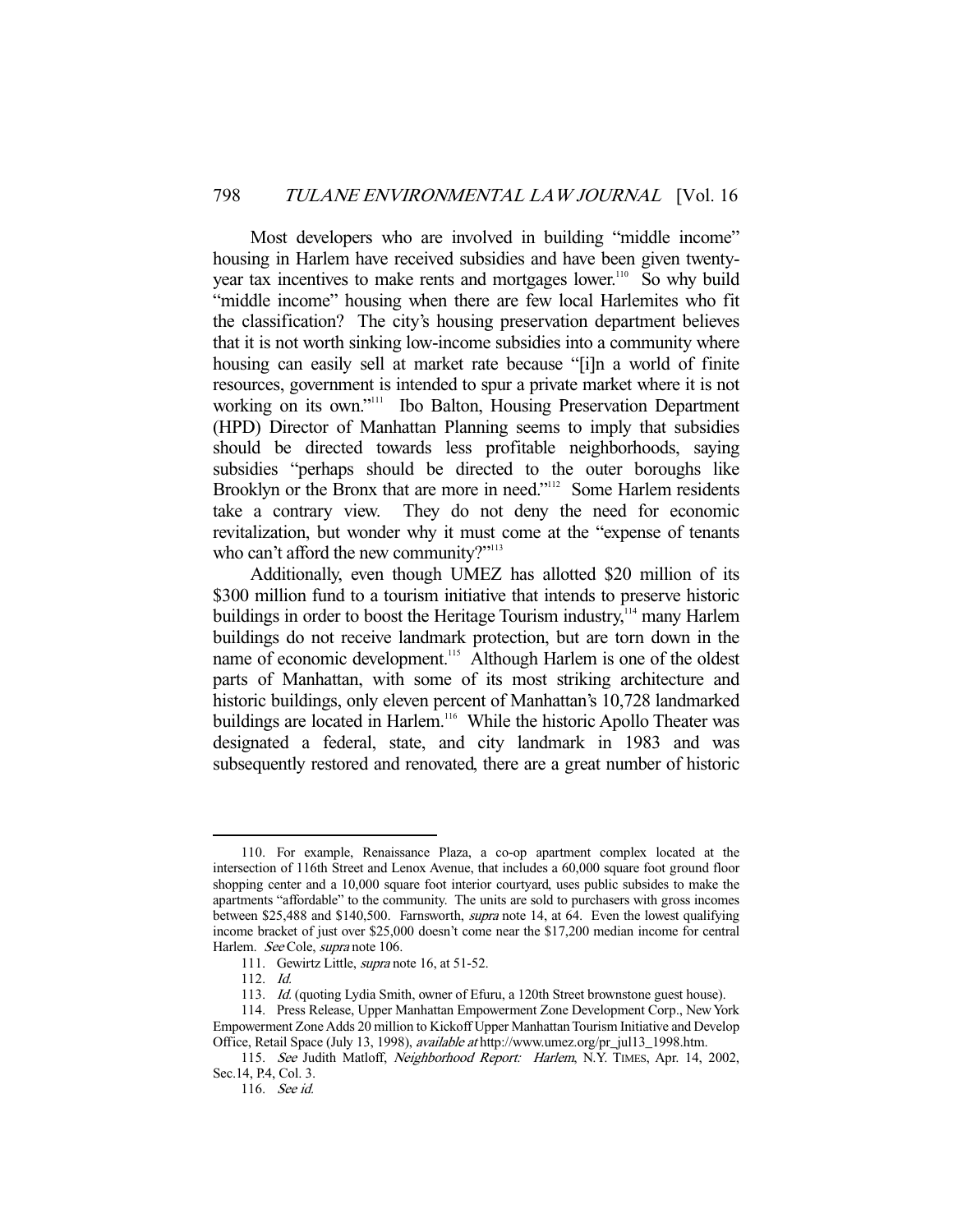Harlem landmarks that have not had the same good fortune.<sup>117</sup> Preservationists fear that many more landmarks will be lost to neglect or to developers who want to tear them down to build more profitable properties.<sup>118</sup>

 The Abyssinian Baptist Church and its development arm, the ADC, are major developers in Harlem that have allegedly "amassed, but not protected, property in the name of local economic improvement."119 When asked about tearing down a Harlem landmark to construct a high school and an International House of Pancakes (IHOP), Reverend Calvin Butts of Abyssinian replied:

Our goal here today is economic revitalization . . . you hear some people say they want to save Harlem . . . but you know what wise men say. They say, Money on the wood makes the game go good. And so I need the money to save Harlem. . . . Save our legacy now? That's really what we're doing here. We're saving our children now, and that's our legacy. That's our Harlem inheritance.<sup>12</sup>

# V. BRINGING ACCOUNTABILITY TO SUSTAINABLE DEVELOPMENT

 In both Havana and Harlem, decision makers are making clear trade-offs between long-term economic prosperity, environmental preservation, and distribution of resources (e.g., housing) within, and among, generations. These trade-offs are made differently in Harlem and Havana, with environmental preservation being employed to further long-term economic prosperity in one case, but being sacrificed somewhat for long-term economic prosperity in the other case. Yet development choices in both places can arguably be considered "sustainable" even though the most economically and socially vulnerable populations in the present generation are paying the short-term price for long-term gains in aggregate wealth.

 <sup>117.</sup> The Apollo Theatre Foundation Website, at http://www.theblackmarket.com/ ProfilesInBlack/Apollo.htm (last visited Mar. 5, 2003).

<sup>118.</sup> See Matloff, supra note 115.

<sup>119.</sup> Id. Abyssinian is currently planning to demolish "Small's Paradise," at 135th and 7th Avenue, one of the only African American owned nightclubs during the Harlem Renaissance, in order to build the Thurgood Marshall Academy, a select public middle and high school and an International House of Pancakes. Gopnick, supra note 64, at 77-78. Preservationists attempted to get emergency landmark status from Community Board 10 to help save Small's Paradise as well as three other historic sights owned by the ADC: The Loew's Victoria Theatre (1918) at 235 West 125th Street, the Renaissance Ballroom and Casino (1921-23) at 2341 Adam Clayton Powell Blvd., built by followers of Marcus Garvey and the location of major Harlem social functions, and the former YMCA Complex (1921) at West 137 and Adam Clayton Powell Blvd., which was a favorite meeting place of young members of the Harlem Renaissance. Id.

<sup>120.</sup> Gopnick, *supra* note 64, at 84.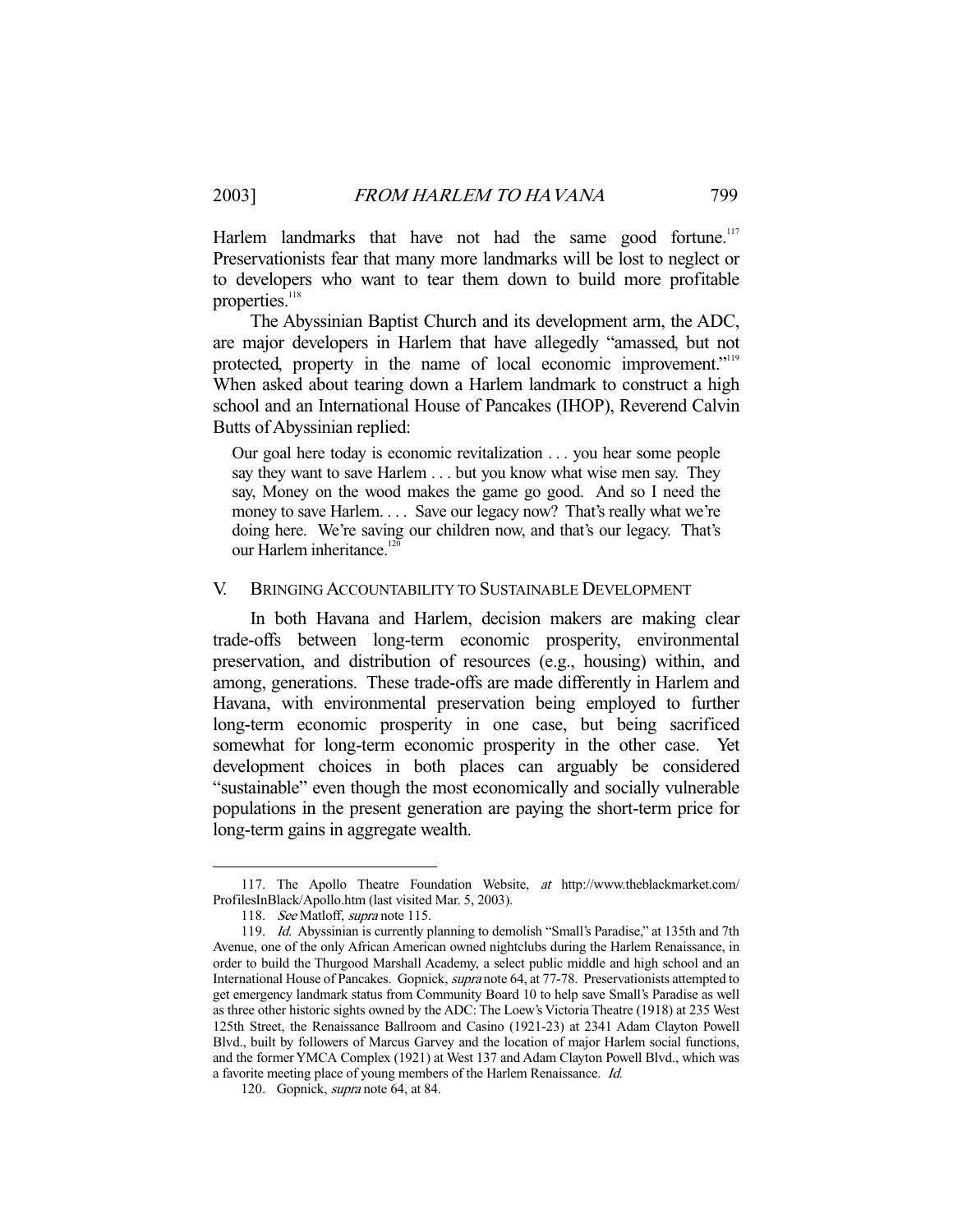These trade-offs are made possible by the commodification of "place" in Harlem and Havana, in which many social relations are subject to an exchange relation.<sup>121</sup> In other words, " $[f]$ rom an economic standpoint, there is no difference between 'place' and 'location'; nor is there a difference from the perspective of urban planning, which sees both neighborhood stores and chain units as cases of 'retail use."<sup>122</sup> Once the ecological, environmental, and social equity values are treated as fungible or commodified, they can be exchanged or traded off easily with each other. From there, it is easy to justify these trade-offs in utilitarian terms within the confines of the concept of sustainable development. Indeed, in both Harlem and Havana the key decision makers and agents of economic development invoke a version of the "lifting all boats" rationale<sup>123</sup> for the trade-offs being made. This is a strictly utilitarian argument—the notion that eventually increasing aggregate social welfare in the community justifies the inequitable shortterm costs necessary to achieve these welfare gains.

 Sustainable development's abstract but constrained balancing act can thus yield results at odds with its own substantive commitments. That is, even though sustainable development principles demand the integration of social, economic, and environmental values, in practice one of these values can easily dominate over the others. Given the strength and dominance of global economics, we can expect social (especially intragenerational equity) and environmental values to consistently suffer at the hands of private investment decisions.124 But the

<sup>121.</sup> See generally JOHN R. LOGAN & HARVEY L. MOLOTCH, URBAN FORTUNES: THE POLITICAL ECONOMY OF PLACE (1987) (discussing commodification, which refers to processes through which social relations are reduced to an exchange relation).

<sup>122.</sup> Joel Pollak, The Tasty and the Economy of Place, at http://journey.digitalspace. net/tasty.html (last visited Mar. 5, 2003).

<sup>123.</sup> McFarlane, *supra* note 26, at 304. This is the notion that "everyone is better off from the pursuit of economic development because citizens will be employed, state and local government will have an increased tax base with which to promote the general [public's] health, safety and welfare." Id.

 <sup>124.</sup> Others have observed the transformation of global economics in the 1980s and '90s by "neoliberalism," a process of socialization accompanied by certain normative precepts precepts such as: "every value is a preference; no person's preference is to count more than anyone else's; preferences are generated within the individual; preferences are made effective by money in markets; the greatest satisfaction of preferences in the aggregate is the aim of public policies," among others. Nicholas Low & Brendan Gleeson, Ecosocialization and Environmental Justice, in 8 ENVIRONMENTAL JUSTICE: DISCOURSES IN INTERNATIONAL POLITICAL ECONOMY ENERGY AND ENVIRONMENTAL POLICY 205 (John Byrne et al. eds., Transaction Publishers 2002); see also McFarlane, supra note 26, at 323 (noting the influence of neo-liberal thought on national economic development policy in the 1980s which favored "facilitating capital mobility and cutting community programs that might distort private investment decisions") (quoting Susan E.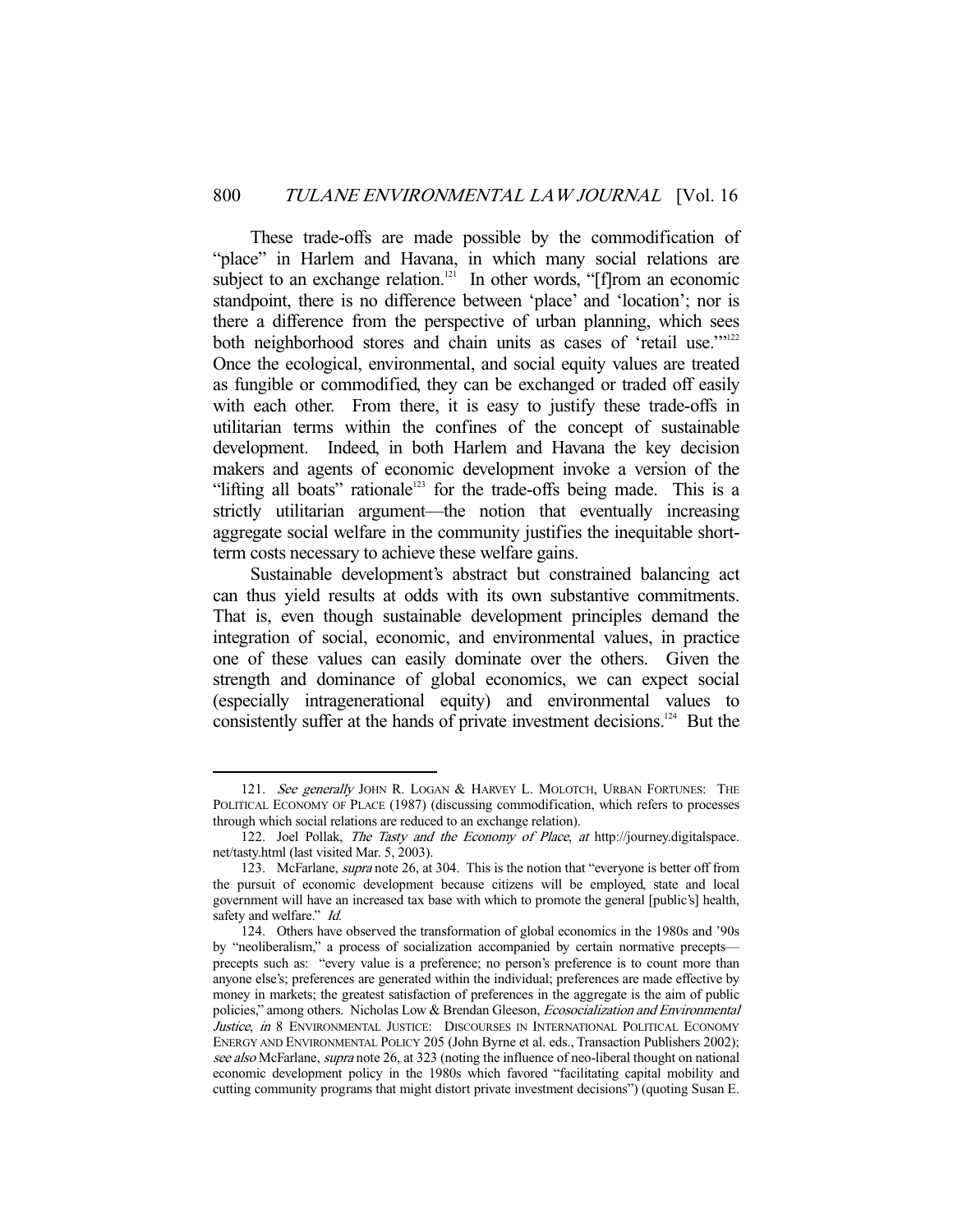fault lies not in the substantive commitments of sustainability—the three "E" values—but rather in its failure to specify a means of securing those commitments in particular communities. That is, while sustainable development stands for a set of normative commitments, they are not commitments that can be realized in the abstract. Rather, these commitments must be rooted in particular societies, communities, cultures, and "places" which then must perpetuate them and project them into the future.<sup>125</sup> If sustainable development is to become more than an empty funnel through which the most powerful actors can exercise their preferences and nominally balance competing values, then it must say more about the way in which its substantive commitments ought to be balanced against one another.

 Sustainable development needs an accountability value concerned with the agents of change or development in a particular place. As Audrey McFarlane has aptly observed, economic development, as currently practiced, is a highly privatized process that is often tailored not to the communities in which development occurs (particularly those that are economically and socially vulnerable), but instead, to the taste of the global economic elite.<sup>126</sup> Sustainability counsels us to take seriously the social and economic needs of those in the present generation and to integrate those needs with economic growth and environmental protection goals.<sup>127</sup>

 The best way to take the needs of communities, and their diverse constituencies, seriously is to include them seriously in redevelopment decisions.128 Development cannot be sustainable unless it is accountable to those who must live with the costs and benefits of development decisions.<sup>129</sup> Thus, the difficult task facing sustainable development is "developing community processes by which democratic communities can, through the voices of their members, explore their common values and their differences and choose which places and traditions will be saved, achieving as much consensus as possible and continuing debate to resolve differences."130

Clarke & Gary L. Gaile, Local Politics in a Global Era: Thinking Locally, Acting Globally, 551 ANNALS AM. ACAD. POL. & SOC. SCI. 28, 33 (1997)) (emphasis omitted).

<sup>125.</sup> Byran Norton, Sustainability: Descriptive or Performative?, in THE MORAL AUSTERITY OF ENVIRONMENTAL DECISION MAKING: SUSTAINABILITY, DEMOCRACY AND NORMATIVE ARGUMENT IN POLICY AND LAW 51, 60-61 (Joe Martin Gilroy & Joe Bowersox eds., 2002).

<sup>126.</sup> See McFarlane, *supra* note 26, at 350-51.

 <sup>127.</sup> See id.

<sup>128.</sup> See Norton, supra note 125, at 60.

 <sup>129.</sup> See id.

 <sup>130.</sup> Id.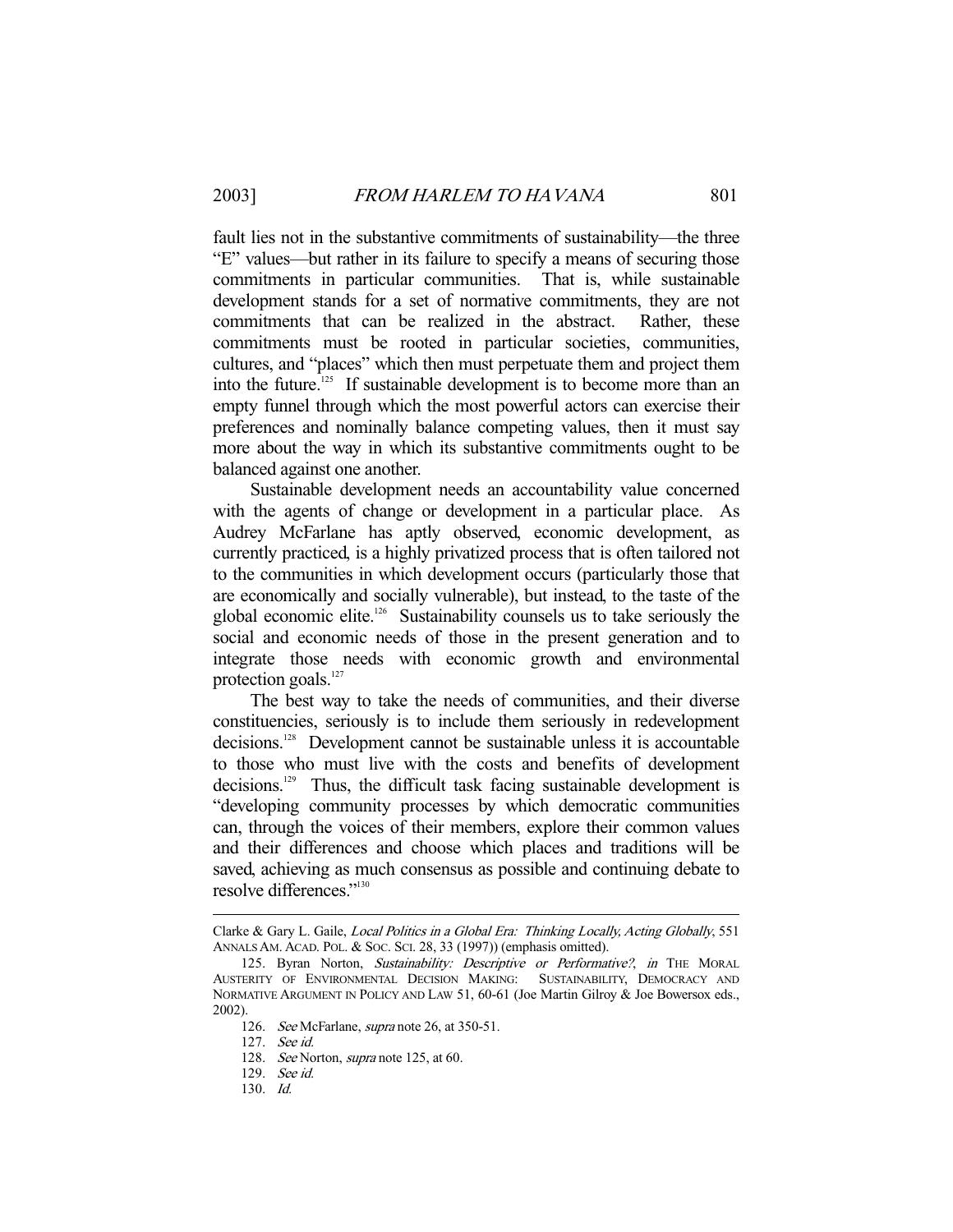One might argue that democratic, community-based processes are already built into the structure of development decision making, pursuant to environmental impact assessment laws in Cuba and New York. As stated above, these laws place scrutiny on most large-scale development activity to determine what type of environmental and social impacts a particular development decision will have. In doing so, New York and Cuba promise some degree of public involvement in the assessment process. In New York, an environmental impact statement (EIS) is prepared by the state agency, state approved entity, or the developer, and is made available to the public through informational meetings, written notice, or other means which facilitate public comment.131 In Cuba, the public comment period for an EIS is a "dynamic, flexible and interactive" process that attempts to transform social actors into real participants in the assessment process.<sup>132</sup>

 The question is whether these community input processes have been effective in bringing a range of community voices and values into development decisions. Unfortunately, such processes are not set up structurally to achieve meaningful community input. Community or public input is reactive in these processes, not proactive. The privatized nature of development decisions means that the community is brought in halfway through the process, after the plan for development is well underway. Only after an EIA or EIS has been prepared by the developer or the state agency can the public comment on the social, economic, cultural, and environmental impacts. At this point, however, the balance has already been struck, the trade-offs made, and the chances of the development project being significantly altered are limited.<sup>133</sup> This is

 <sup>131.</sup> In New York, either the lead government agency or the proponent of the project can perform the EIS. See N.Y. COMP. CODES R. & REGS. tit. 6, §§ 617.1-.20 (2002). In Cuba, EIAs can only be performed by state authorized entities or institutes. See Ley del Medio Ambiente, LEY NO. 81 [Environmental Law, LAW NO. 81], arts. 27-33 (1997) (Cuba), translated in CUBAN ENVIRONMENTAL LAW, supra note 49, at 32-34.

 <sup>132.</sup> GUÍAS PARA LA REALIZACIÓN DE LAS SOLICITUDES DE LICENCIA AMBIENTAL Y LOS ESTUDIOS DE IMPACTO AMBIENTAL, CICA 19-37 (2001).

 <sup>133.</sup> In New York, for example, when an EIS is prepared and an assessment of impacts and mitigation alternatives has been performed by the agency (or developer), courts generally defer to these findings. It is rare for a court to disturb the lead agency findings, regardless of the quality of the EIS and its substantive failures. Michael B. Gerrard, The Dynamics of Secrecy in the Environmental Impact Statement Process, 2 N.Y.U. ENVTL. L.J. 279, 290 (1993). "Projects that are represented by experienced legal counsel and by consultants willing to write anything in an EIS regardless of its accuracy, will successfully withstand legal challenges, so long as the procedural "i"s are dotted and the "t"s are crossed—even if one or more significant adverse environmental impacts goes virtually unanalyzed in the EIS or unmitigated in the [assessment] findings process." John W. Caffry, The Substantive Reach of SEQRA: Aesthetics, Findings, and Non-Enforcement of SEQRA'S Substantive Mandate, 65 ALB. L. REV. 393, 417 (2001).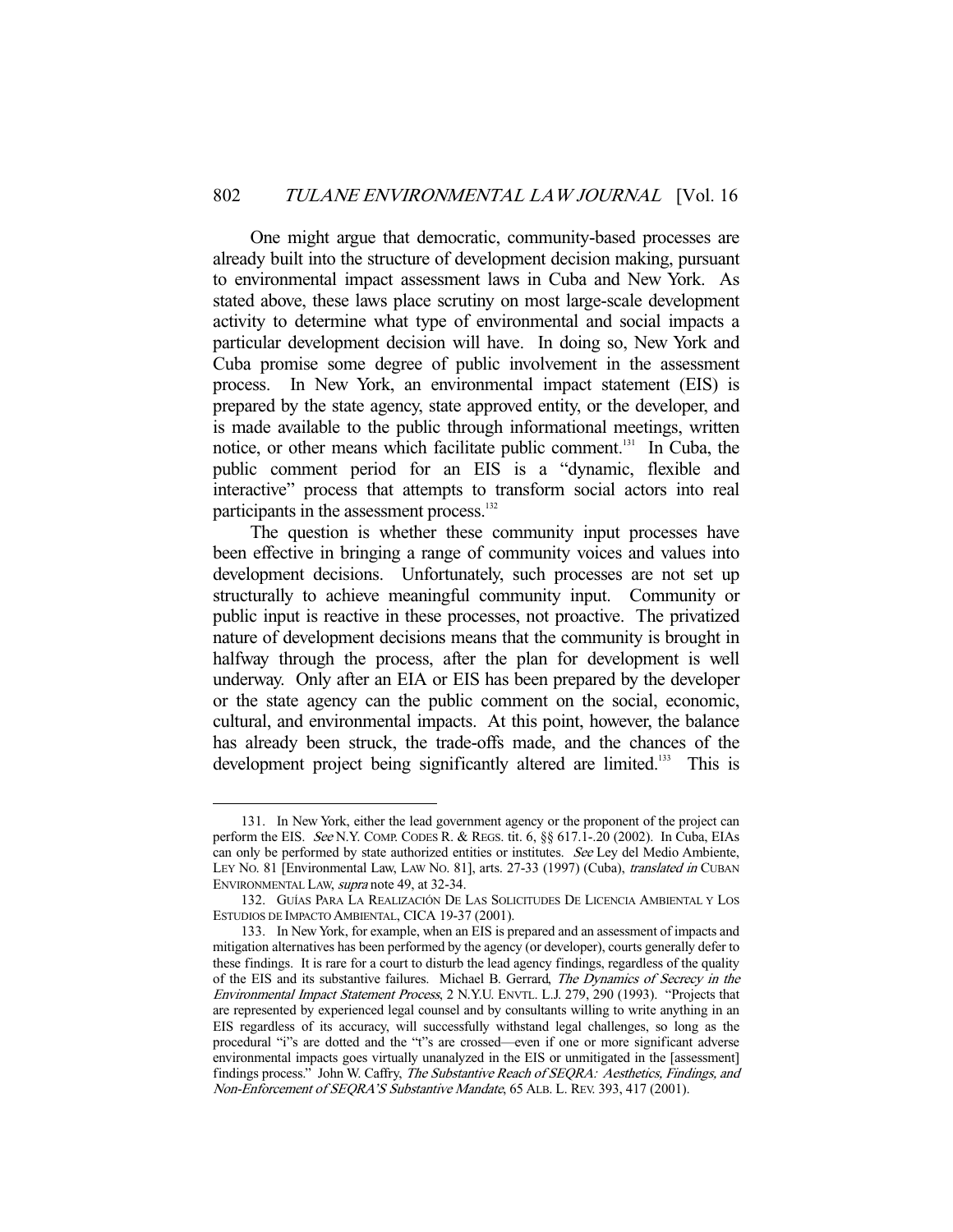very different from the type of proactive and collaborative process that accountability requires. Accountability must begin at the outset of the planning process as a proactive identification and balancing of the needs, concerns, and values of the community.

 What might this accountability look like? As a matter of principle, accountability should be concerned with how two factors manifest themselves in development decision-making processes. The first factor concerns the quality of participation among members of a community affected by development decisions. The second factor concerns the representativeness of individual participation within those communities. Quality of participation really speaks to the question of resources to participate in decision-making processes, particularly those heavily dependent upon technical expertise and influence in such processes. The resource issue requires being attentive to leveling the playing field so that participants can deliberate effectively on technical and other issues over which experts or professionals may be inclined to exercise dominance.

 Representativeness simply requires that decision-making structures are set up to create incentives for the broadest and deepest representation of the community as possible. This is easier in theory than in practice, but becomes crucial in communities where there are sharp disparities in socioeconomic status and in which there are a diversity of social and economic interests.

 As a matter of practice, accountability can be realized in collaborative decision-making structures built on deliberation, community representation, and equitable participation. Examples of these types of community-based decision-making structures are being employed across the United States to plan and manage land use and natural resource development. These structures can take the form of ad hoc working groups and more formalized advisory committees where community participants deliberate with local and national officials to identify community concerns, establish priorities, and design and implement solutions to a broad spectrum of issues faced within a specific community.134 Recent years have seen the emergence of local groups that

<sup>134.</sup> Sheila Foster, *Environmental Justice in an Age of Devolved Collaboration*, 26 HARV. ENVTL. L. REV. 459, 474-80 (2002) (discussing examples of successful "ad hoc" local collaborative groups such as "watershed initiatives" and "forestry partnerships" and more structured "community advisory groups"); see also WILLIAM A. SHUTKIN, THE LAND THAT COULD BE: ENVIRONMENTALISM AND DEMOCRACY IN THE TWENTY-FIRST CENTURY (2000); JULIA M. WONDOLLECK & STEVEN L. YAFFEE, MAKING COLLABORATION WORK: LESSONS FROM INNOVATION IN NATURAL RESOURCE MANAGEMENT (2000); Stephen M. Nickelsburg, Note, Mere Volunteers? The Promise and Limits of Community-Based Environmental Protection, 84 VA. L. REV. 1371 (1998).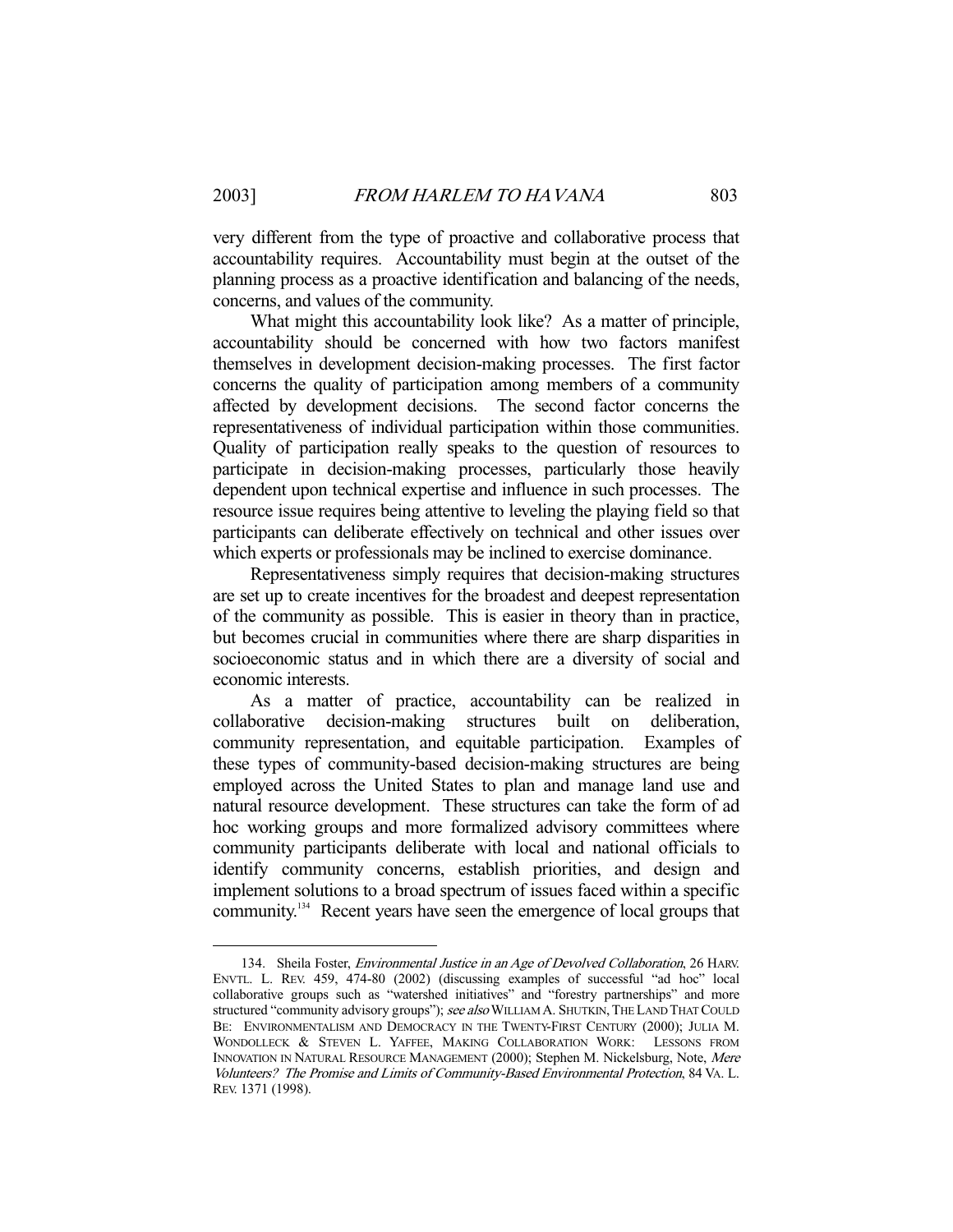have successfully developed and implemented detailed plans to protect vulnerable natural resources, such as watersheds and forests, and to allow local interests to utilize these resources in ways that promote the economic and social sustainability of surrounding communities. Other working groups are set up by environmental agencies to deliberate on the redevelopment and cleanup of abandoned, contaminated land in urban areas. They strive to identify the environmental, social, and economic impact of particular land uses (and clean-up decisions), and often to impose conditions and monitoring requirements on regulated private entities to ensure compliance with the community's values. Regardless of the form, evolving local collaborative efforts demonstrate the possibilities of participation in development planning that is built upon common environmental, social, and economic values in a community, connectedness to a "place," and social capital (credibility, trust, and respect) among its participants.<sup>135</sup>

# VI. CONCLUSION

-

 Walking around Harlem and Havana, the possibilities for tremendous economic change are obvious and unfolding rapidly. The casual visitor senses the excitement that invariably accompanies this change, but also cannot escape the sense of trepidation about what such development ultimately means for these places that hold so much history and culture. Almost everyone is in favor of development that is "sustainable," even if we are not sure exactly what it looks, or feels, like.

 To say that sustainability involves a series of trade-offs between values that we all agree with, to varying degrees, will come as no surprise to most people either. Nevertheless, so long as sustainable development remains an abstract set of values to be traded off by unnamed decision makers, it will fail to live up to its potential as a guiding principle in development decisions. Somehow its "feet," so to speak, need to touch the ground and be capable of concrete application in those places and contexts in need of a framework for development in an increasingly prosperous, globalized world.

 An accountability value can ground sustainability in places and communities, provided we think carefully about how we attain

<sup>135.</sup> See Nickelsburg, supra note 134, at 1393-95 (explaining that "[i]t is unclear exactly how these factors operate—whether they merely reduce the transaction costs of misperception and mistrust, or whether they underlie a realignment of stakeholder interests that enables completely new bargaining solutions to arise"). But see Foster, supra note 134, at 484-98 (cautioning that problems of representation and social capital in certain disenfranchised and vulnerable communities may undermine collaborative decision-making processes).